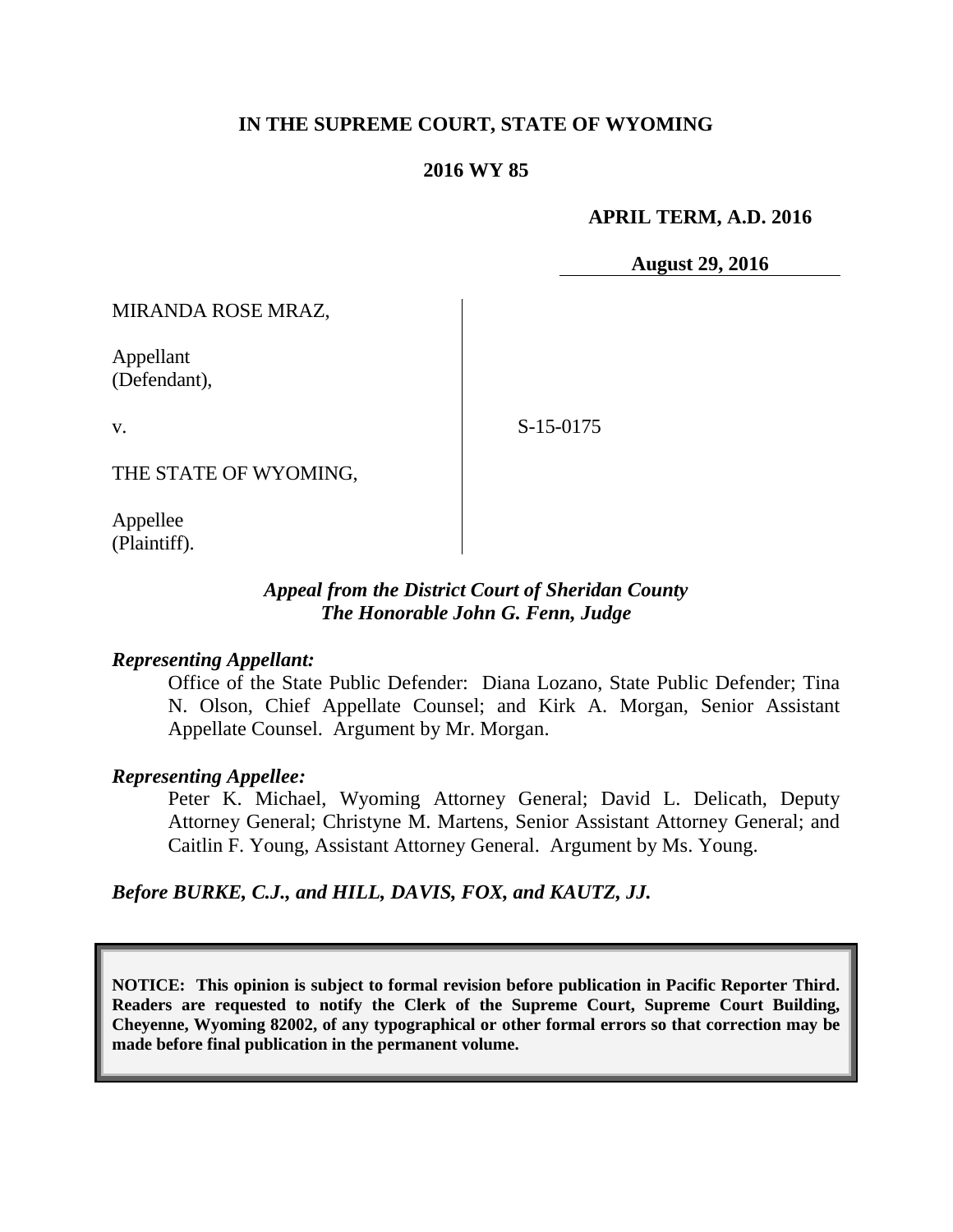**HILL,** Justice.

[¶1] A jury convicted Miranda Mraz of seven counts of felony forgery and one count of misdemeanor theft arising out of charges that as a server at a restaurant she altered credit card receipts to increase the amount of her tips. On appeal, Ms. Mraz asserts that her conviction should be reversed on grounds of vindictive prosecution, ineffective assistance of counsel, prosecutorial misconduct, failure to provide supplemental instructions to the jury, and insufficiency of the evidence. We affirm.

### **ISSUES**

[¶2] Ms. Mraz states the issues on appeal as follows:

I. Were Ms. Mraz's due process rights violated as her prosecution was motivated by prosecutorial vindictiveness?

II. Was Ms. Mraz provided effective assistance of counsel?

III. Was Ms. Mraz denied her right to a fair trial when the prosecutor in closing argument argued facts not in evidence?

IV. Did the district court commit reversible error when it failed to provide a substantive answer of a question of law asked during jury deliberation?

V. Was the evidence insufficient to support a conviction for forgery or misdemeanor theft?

# **FACTS**

[¶3] In 2013, Ms. Mraz began working at the Trails End Motel in Sheridan, Wyoming. Ms. Mraz worked first in housekeeping and then was promoted to server in the motel's restaurant, the Firewater Grill. In November 2013, a customer contacted Robert Romeo, the assistant general manager of the Trails End Motel and Firewater Grill, and complained that he had been overcharged for a tip he left on a credit card payment to the Firewater Grill that month. Mr. Romeo looked into the customer's complaint and verified that the customer had been overcharged. Mr. Romeo then reported what he had found to Robert Green, the general manager who supervised operations at the Firewater Grill.

[¶4] Upon learning of the overcharge, Mr. Green directed Mr. Romeo to review the transactions for all the restaurant's servers during that same month to ensure this type of overcharge was not occurring frequently. After completing that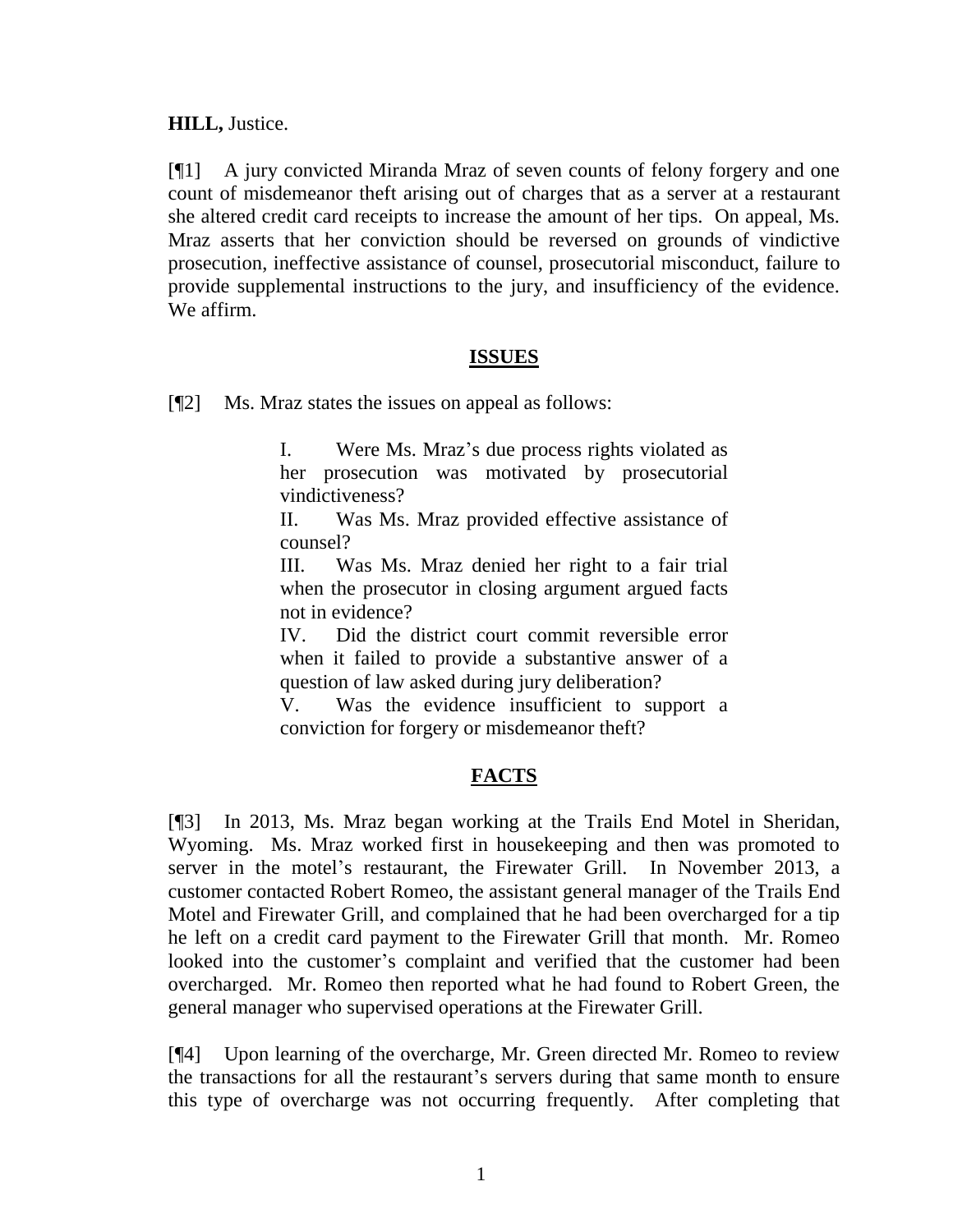review, Mr. Romeo reported to Mr. Green that he had found additional credit card transactions that were altered and that while one of the transactions involved a customer served by a server other than Ms. Mraz, the other several transactions involved customers served by Ms. Mraz. Mr. Green and Mr. Romeo both met with Ms. Mraz at this point and informed of her of what they had found. Ms. Mraz denied any wrongdoing in relation to the transactions.

[¶5] Following their meeting with Ms. Mraz, Mr. Green directed Mr. Romeo to broaden his investigation to include another month's worth of credit card transactions. Mr. Romeo completed his review of the additional transactions and reported to Mr. Green that he found additional altered transactions and all of them were for customers served by Ms. Mraz. Mr. Green and Mr. Romeo then met with Ms. Mraz and terminated her employment.

[¶6] On February 19, 2014, Officer Daniel Keller of the Sheridan Police Department conducted an alcohol compliance check at the Firewater Grill. During an alcohol compliance check, two officers in plain clothes accompany an underaged person into a bar and have that person attempt to buy alcohol. After completing the compliance check, Officer Keller reported the results of the compliance check to Mr. Green. During that conversation, Mr. Green asked Officer Keller about reporting the altered credit card transactions involving Ms. Mraz. Officer Keller advised Mr. Green that he could not take his report at that time because he was there solely for the purpose of the compliance check, but he urged Mr. Green to call the police department and report the matter.

[¶7] On February 21, 2014, Officer Keller returned to the Firewater Grill after finding that no report had been called in. On that date, Officer Keller spoke with Mr. Romeo about the allegations against Ms. Mraz, and Mr. Romeo turned over the documents gathered in his review of the credit card transactions involving customers served by Ms. Mraz. Officer Keller then turned the documents over to the detectives division of the Sheridan Police Department.

[¶8] On May 29, 2014, the State filed an information against Ms. Mraz charging her with six counts of felony forgery for the alteration of credit card receipts and one count of misdemeanor theft, all relating to the transactions at Firewater Grill. On June 13, 2014, the State filed an amended information, which added a count of felony forgery. On March 2, 2015, following a seven-day trial, a jury returned a verdict finding Ms. Mraz guilty of all seven counts of felony forgery and the one count of misdemeanor theft. On June 5, 2015, the district court entered its judgment and sentence. The court sentenced Ms. Mraz to serve eighteen to thirty months in prison on each of the seven counts of felony forgery, to be served concurrently, and suspended those sentences in favor of three years of supervised probation. On the single count of misdemeanor theft, the court sentenced Ms.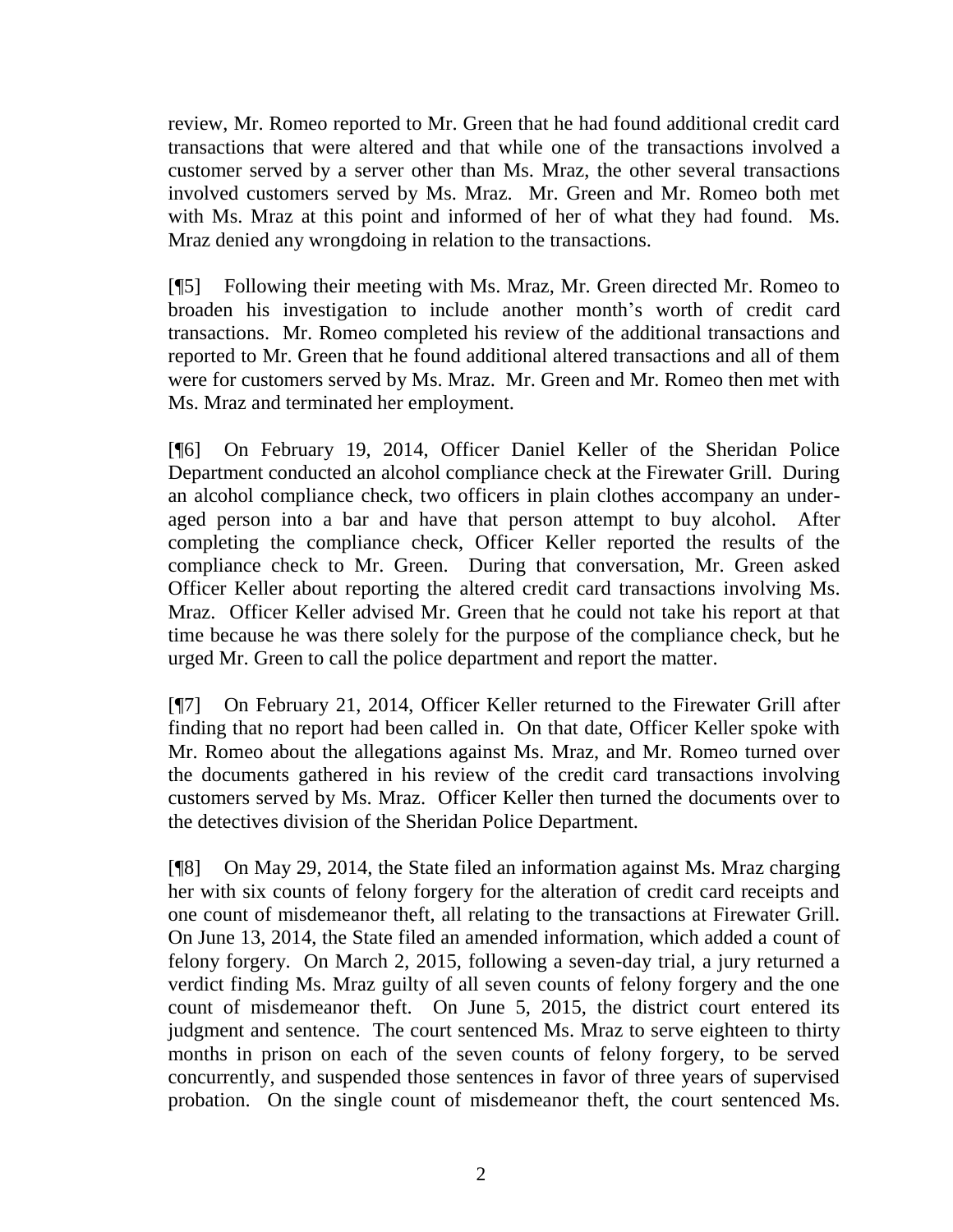Mraz to serve thirty days in jail and suspended that sentence in favor of six months supervised probation, to be served concurrent to the probation for the forgery convictions. On July 2, 2015, Ms. Mraz filed her timely notice of appeal to this Court.

# **DISCUSSION**

[¶9] Ms. Mraz presents her sufficiency of the evidence challenge as her final claim of error on appeal. Because our discussion of the evidence supporting Ms. Mraz's conviction may be helpful in our discussion of Ms. Mraz's other claims of errors, we will consider the sufficiency of the evidence claim first. We will then address Ms. Mraz's remaining claims of error in the order presented.

### **A. Sufficiency of the Evidence**

# **1. Background**

[¶10] Because our consideration of Ms. Mraz's sufficiency of the evidence claim requires an understanding of how servers at the Firewater Grill handle transactions with the customers they serve, we will begin our discussion there. More particularly, the jury was provided with detailed testimony on the restaurant's system for processing, recording and tracking customer transactions, and we briefly summarize that background below.

[¶11] The first piece of background information is the Firewater Grill's system for processing and tracking customer transactions. The Firewater Grill uses a point of sale computer program called Maitre 'D, which was also the system in use when Ms. Mraz worked as a server at Firewater Grill. Each server has a server ID, which is a specific number assigned to that server that allows the server to log into the system. The server uses his/her server ID to: sign into the system with a status that allows the server to wait on tables; open a table and assign the table to a server; to record the number of customers at a table; place and record orders for a table; generate a bill to give to a customer; process cash and credit/debit card payments by a customer; and finalize any transaction with a customer.

[¶12] Using the Maitre 'D system, the first thing a Firewater Grill server must do upon arriving at work is sign into the system using his/her server ID. [After a customer arrives and is seated, the server enters his/her server ID, enters the table number, and enters the number of customers at the table. After taking any orders from a table, the server then enters that additional information into the system. After customers inform a server that no additional service is required, the server, again using his/her server ID, opens the check for that table on the system and prints the check.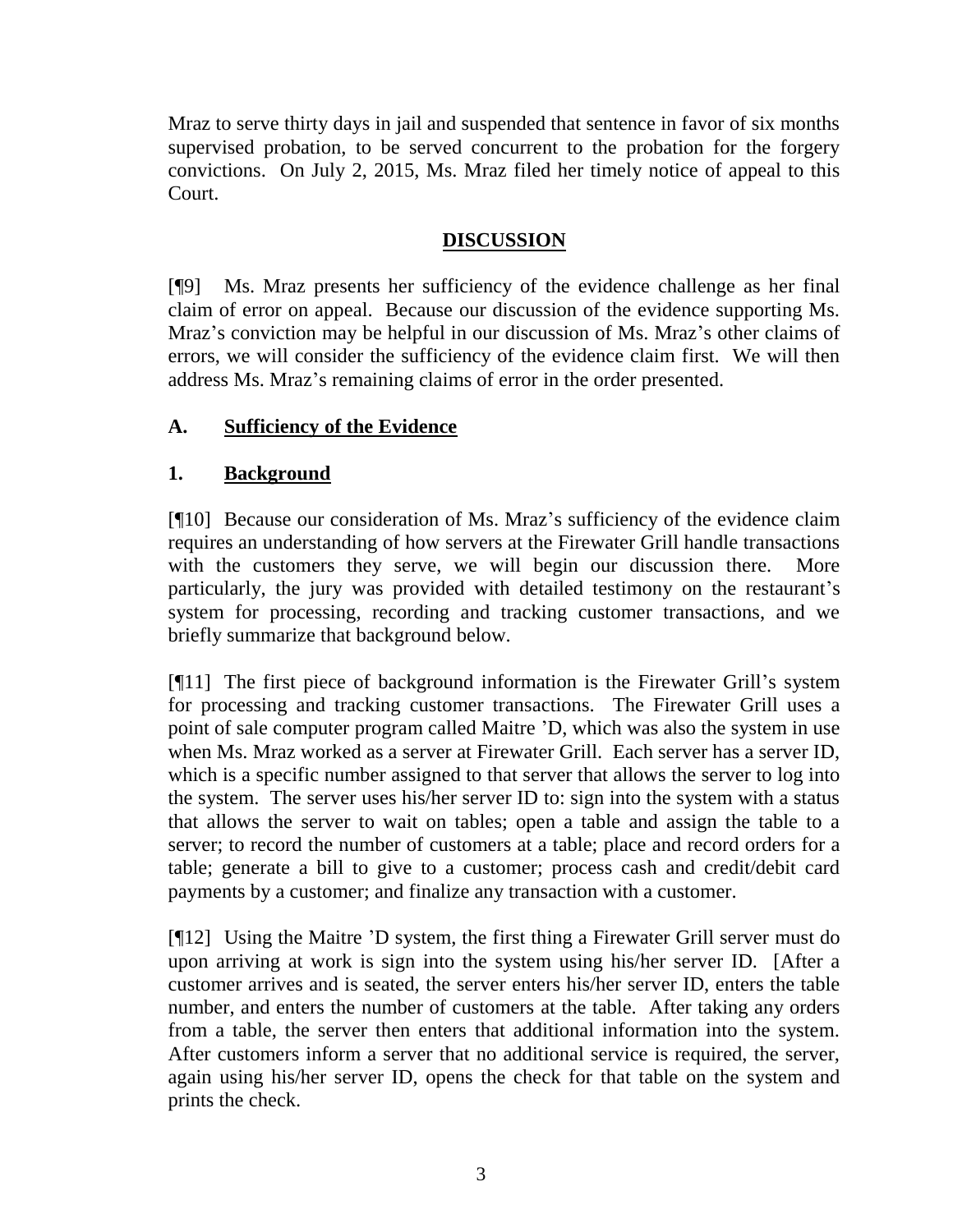[¶13] The check generated by Maitre 'D will show the table number, the details of the order, the order total, the date and time the check was printed, the server ID number, and the server's name. If a customer pays with a credit/debit card, the server again opens the ticket in the system, runs the card through the system, and then prints merchant and customer copies of the credit/debit card receipt. The merchant copy provides a line for a customer to enter a tip amount and a line for the customer's signature. After the customer signs the merchant copy, it is returned to the server, and the server, again using his/her server ID number, finalizes the transaction by entering into the system the total amount paid, including the tip.

[¶14] The second piece of background information that is important to our consideration of Ms. Mraz's sufficiency of the evidence claim is the manner in which a Firewater Grill server handles cash and receipts received from customers during the server's shift. The restaurant's servers use a system called "server banking." This means the server is the bank for a table. If a customer pays in cash, the server makes change for the customer from cash the server is holding. If the server does not have the denominations needed to make the change, the server will take the larger bills given by the customer to a bartender or the motel's front desk and have the larger bill broken into smaller bills that will allow the server to make change. The server keeps all cash paid by customers and all receipts, including both credit/debit card and cash receipts, on his/her person until the end of the server's shift.

[¶15] At the end of a server's shift, the server uses the Maitre 'D system to prepare a document entitled "Summary of Sales." The Summary of Sales totals all of the server's transactions from the start of a shift to the end of the shift. Drawing data from each transaction entered by the server during the shift, the system generates a summary that shows total sales and total number of tables and customers served. The summary separates out totals for cash transactions and credit/debit card transactions and totals the tips left by credit/debit card. The summary also displays a detailed report that separates out the meal cost and tip for each table served by that server.

[¶16] After a server prepares and prints the Summary of Sales document, the server generally signs the document. The server then submits the Summary of Sales document to the bartender on duty, along with all receipts collected during the shift. The server must also give the bartender the server's net deposit for the shift. The net deposit is equal to the server's total cash sales for the shift less any tips left by credit/debit card. If cash sales exceed the server's credit/debit card tips, the server will turn over the remaining cash to the bartender. If the cash sales are less than the server's credit/debit card tips, the bartender will take cash from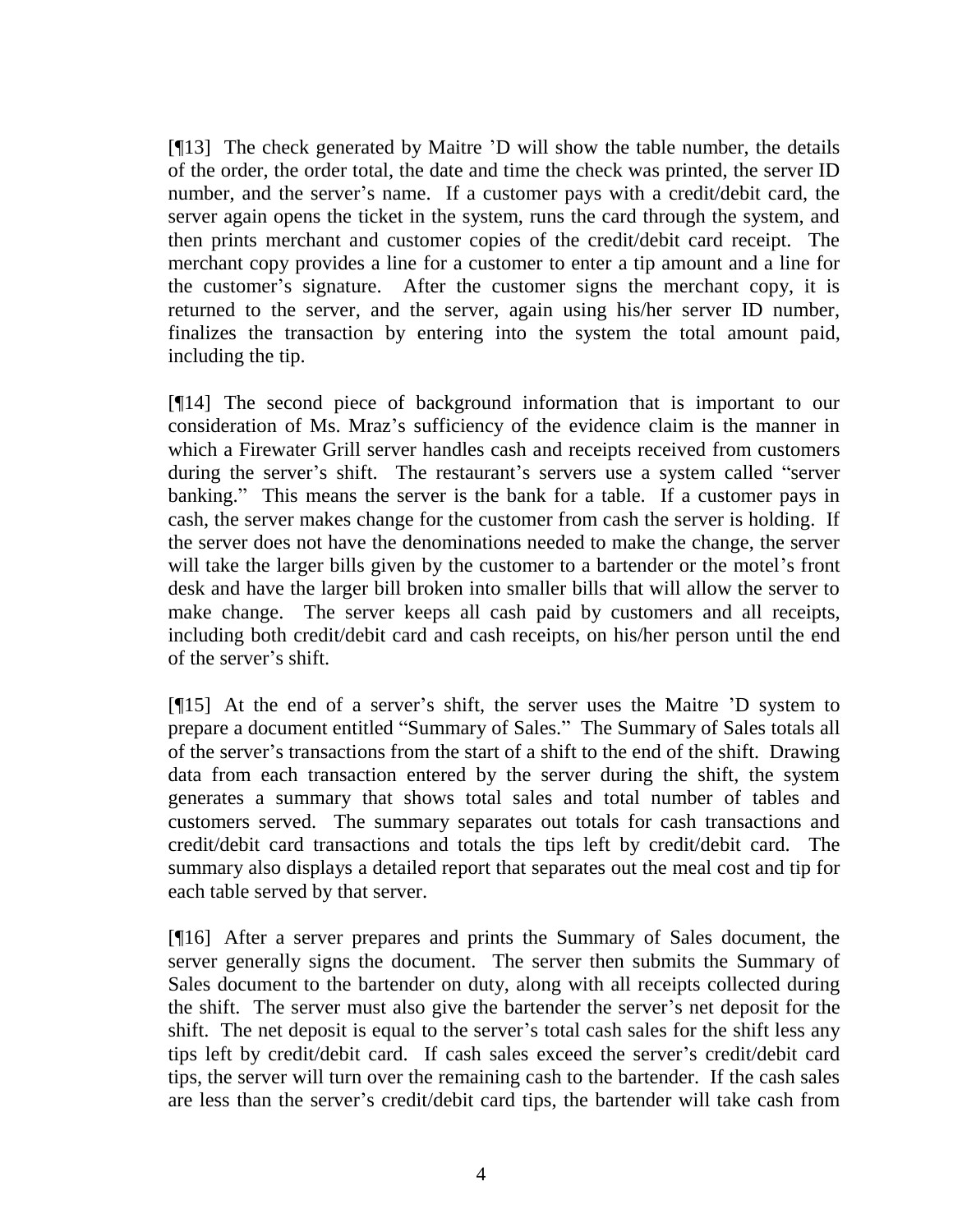the till to give to the server to make up the difference. Once the net deposit is resolved with the bartender, the server will have received cash for all credit/debit card tips left to the server during that shift.

[¶17] With this background, we turn to our standard of review and analysis of Ms. Mraz's sufficiency of the evidence claim.

### **2. Standard of Review**

[¶18] In reviewing a claim that the evidence was insufficient to support a guilty verdict:

> [w]e examine and accept as true the State's evidence and all reasonable inferences which can be drawn from it. We do not consider conflicting evidence presented by the defendant. We do not substitute our judgment for that of the jury; rather, we determine whether a jury could have reasonably concluded each of the elements of the crime was proven beyond a reasonable doubt. This standard applies whether the supporting evidence is direct or circumstantial.

*Bean v. State*, 2016 WY 48, ¶ 44, 373 P.3d 372, 386 (Wyo. 2016) (quoting *Guerrero v. State*[, 2012 WY 77, ¶ 14, 277 P.3d 735, 738–39 \(Wyo.](http://www.westlaw.com/Link/Document/FullText?findType=Y&serNum=2027810469&pubNum=0004645&originatingDoc=Ibdc94e65181311e6b86bd602cb8781fa&refType=RP&fi=co_pp_sp_4645_738&originationContext=document&vr=3.0&rs=cblt1.0&transitionType=DocumentItem&contextData=(sc.Search)#co_pp_sp_4645_738) 2012)).

[¶19] We have further said:

We do not consider "whether or not the evidence was sufficient to establish guilt beyond a reasonable doubt, but [instead] whether or not the evidence could reasonably support such a finding by the factfinder." *Hill v. State*[, 2016 WY 27, ¶](http://www.westlaw.com/Link/Document/FullText?findType=Y&serNum=2038395054&pubNum=0004645&originatingDoc=Ibdc94e65181311e6b86bd602cb8781fa&refType=RP&fi=co_pp_sp_4645_558&originationContext=document&vr=3.0&rs=cblt1.0&transitionType=DocumentItem&contextData=(sc.Search)#co_pp_sp_4645_558) 13, 371 [P.3d 553, 558 \(Wyo.2016\)](http://www.westlaw.com/Link/Document/FullText?findType=Y&serNum=2038395054&pubNum=0004645&originatingDoc=Ibdc94e65181311e6b86bd602cb8781fa&refType=RP&fi=co_pp_sp_4645_558&originationContext=document&vr=3.0&rs=cblt1.0&transitionType=DocumentItem&contextData=(sc.Search)#co_pp_sp_4645_558) (citing *[Levengood v. State](http://www.westlaw.com/Link/Document/FullText?findType=Y&serNum=2034717042&pubNum=0004645&originatingDoc=Ibdc94e65181311e6b86bd602cb8781fa&refType=RP&fi=co_pp_sp_4645_1203&originationContext=document&vr=3.0&rs=cblt1.0&transitionType=DocumentItem&contextData=(sc.Search)#co_pp_sp_4645_1203)*, 2014 WY 138, ¶ [12, 336 P.3d 1201, 1203](http://www.westlaw.com/Link/Document/FullText?findType=Y&serNum=2034717042&pubNum=0004645&originatingDoc=Ibdc94e65181311e6b86bd602cb8781fa&refType=RP&fi=co_pp_sp_4645_1203&originationContext=document&vr=3.0&rs=cblt1.0&transitionType=DocumentItem&contextData=(sc.Search)#co_pp_sp_4645_1203)  [\(Wyo.2014\)\)](http://www.westlaw.com/Link/Document/FullText?findType=Y&serNum=2034717042&pubNum=0004645&originatingDoc=Ibdc94e65181311e6b86bd602cb8781fa&refType=RP&fi=co_pp_sp_4645_1203&originationContext=document&vr=3.0&rs=cblt1.0&transitionType=DocumentItem&contextData=(sc.Search)#co_pp_sp_4645_1203). "We will not reweigh the evidence nor will we re-examine the credibility of the witnesses." *Hill*, 2016 WY 27, ¶ [12, 371 P.3d at 558](http://www.westlaw.com/Link/Document/FullText?findType=Y&serNum=2038395054&pubNum=0004645&originatingDoc=Ibdc94e65181311e6b86bd602cb8781fa&refType=RP&fi=co_pp_sp_4645_558&originationContext=document&vr=3.0&rs=cblt1.0&transitionType=DocumentItem&contextData=(sc.Search)#co_pp_sp_4645_558) (citation omitted). We review the sufficiency of the evidence "from this perspective because we defer to the jury as the fact-finder and assume they believed only the evidence adverse to the defendant since they found the defendant guilty beyond a reasonable doubt." *[Oldman](http://www.westlaw.com/Link/Document/FullText?findType=Y&serNum=2037169382&pubNum=0004645&originatingDoc=Ibdc94e65181311e6b86bd602cb8781fa&refType=RP&fi=co_pp_sp_4645_966&originationContext=document&vr=3.0&rs=cblt1.0&transitionType=DocumentItem&contextData=(sc.Search)#co_pp_sp_4645_966)*, [2015 WY 121, ¶ 5, 359 P.3d at 966](http://www.westlaw.com/Link/Document/FullText?findType=Y&serNum=2037169382&pubNum=0004645&originatingDoc=Ibdc94e65181311e6b86bd602cb8781fa&refType=RP&fi=co_pp_sp_4645_966&originationContext=document&vr=3.0&rs=cblt1.0&transitionType=DocumentItem&contextData=(sc.Search)#co_pp_sp_4645_966).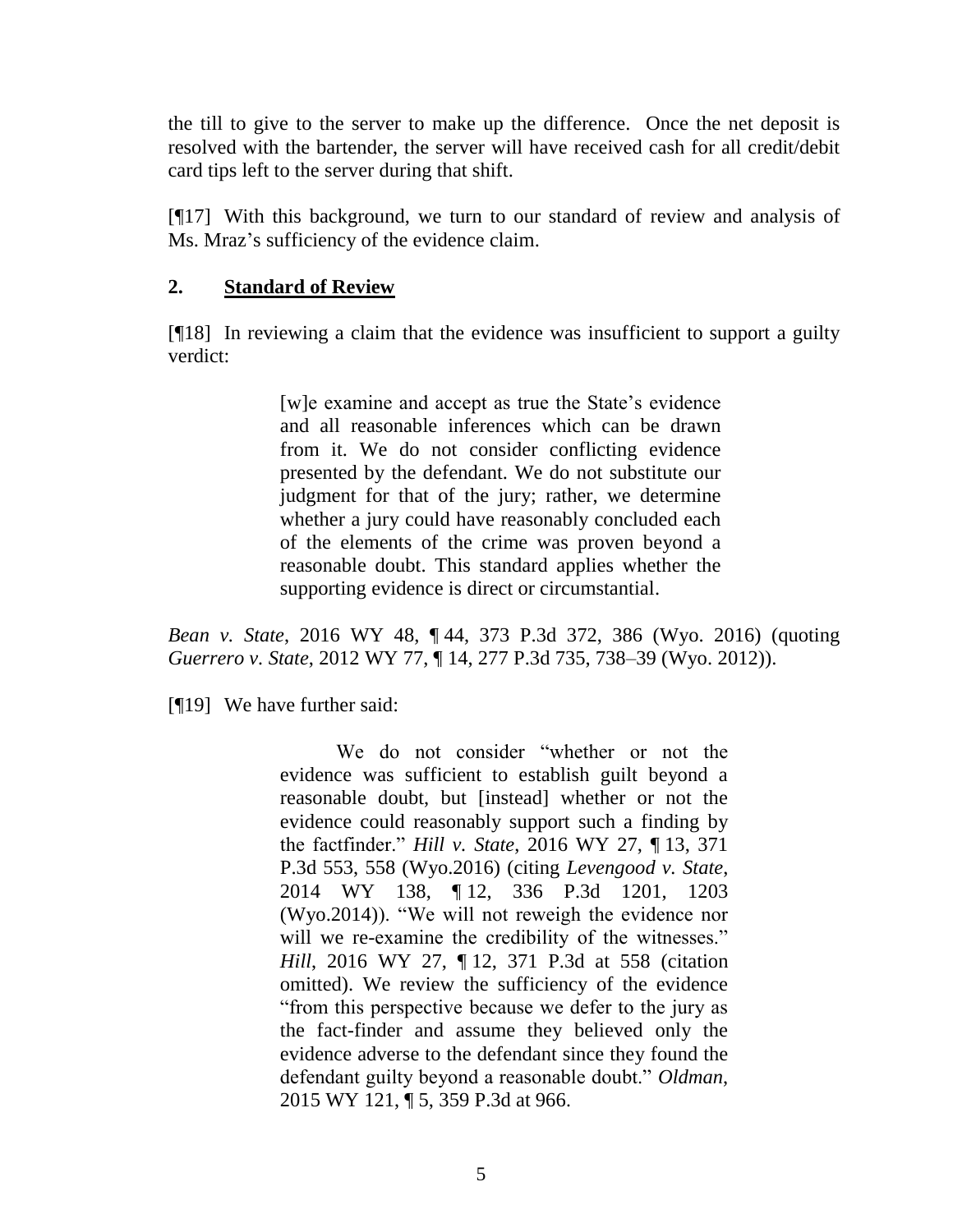*Bean*, ¶ 45, 373 P.3d at 387.

### **3. Analysis**

[¶20] Ms. Mraz was convicted of seven counts of felony forgery, in violation of Wyo. Stat. Ann. § 6-3-602, and one count of misdemeanor theft, in violation of Wyo. Stat. Ann. § 6-3-402. Ms. Mraz argues the evidence was insufficient to support these convictions because the State was able to prove only that Ms. Mraz had the opportunity to commit the crimes, and opportunity evidence without corroboration cannot sustain a conviction.

[¶21] We have indeed held that evidence of opportunity alone is insufficient to support a conviction. *Mraz v. State*, 2014 WY 73, ¶ 15, 326 P.3d 931, 935-36 (Wyo. 2014) (citing *State v. Morris*[, 283 P. 406, 414 \(Wyo. 1929\);](http://www.westlaw.com/Link/Document/FullText?findType=Y&serNum=1930102717&pubNum=0000660&originatingDoc=Ibbe5b2def11011e390d4edf60ce7d742&refType=RP&fi=co_pp_sp_660_414&originationContext=document&vr=3.0&rs=cblt1.0&transitionType=DocumentItem&contextData=(sc.UserEnteredCitation)#co_pp_sp_660_414) *[Jozen v. State](http://www.westlaw.com/Link/Document/FullText?findType=Y&serNum=1987157560&pubNum=0000661&originatingDoc=Ibbe5b2def11011e390d4edf60ce7d742&refType=RP&fi=co_pp_sp_661_1283&originationContext=document&vr=3.0&rs=cblt1.0&transitionType=DocumentItem&contextData=(sc.UserEnteredCitation)#co_pp_sp_661_1283)*, [746 P.2d 1279, 1283 \(Wyo.](http://www.westlaw.com/Link/Document/FullText?findType=Y&serNum=1987157560&pubNum=0000661&originatingDoc=Ibbe5b2def11011e390d4edf60ce7d742&refType=RP&fi=co_pp_sp_661_1283&originationContext=document&vr=3.0&rs=cblt1.0&transitionType=DocumentItem&contextData=(sc.UserEnteredCitation)#co_pp_sp_661_1283) 1987); *Smizer v. State*[, 752 P.2d 406, 411 \(Wyo.](http://www.westlaw.com/Link/Document/FullText?findType=Y&serNum=1988042381&pubNum=0000661&originatingDoc=Ibbe5b2def11011e390d4edf60ce7d742&refType=RP&fi=co_pp_sp_661_411&originationContext=document&vr=3.0&rs=cblt1.0&transitionType=DocumentItem&contextData=(sc.UserEnteredCitation)#co_pp_sp_661_411) [1988\);](http://www.westlaw.com/Link/Document/FullText?findType=Y&serNum=1988042381&pubNum=0000661&originatingDoc=Ibbe5b2def11011e390d4edf60ce7d742&refType=RP&fi=co_pp_sp_661_411&originationContext=document&vr=3.0&rs=cblt1.0&transitionType=DocumentItem&contextData=(sc.UserEnteredCitation)#co_pp_sp_661_411) *Fischer v. State*[, 811 P.2d 5, 8 \(Wyo.](http://www.westlaw.com/Link/Document/FullText?findType=Y&serNum=1991092431&pubNum=0000661&originatingDoc=Ibbe5b2def11011e390d4edf60ce7d742&refType=RP&fi=co_pp_sp_661_8&originationContext=document&vr=3.0&rs=cblt1.0&transitionType=DocumentItem&contextData=(sc.UserEnteredCitation)#co_pp_sp_661_8) 1991). The record must contain additional evidence, such as the defendant's possession of the stolen property, a motive to commit the crime, an attempt to avoid apprehension, or some other direct link to the crime. *Mraz*, ¶ 16, 326 P.3d at 936. We thus agree with Ms. Mraz's premise that opportunity evidence alone cannot sustain a conviction. Based on our record review, however, we find sufficient corroborating evidence to support the jury's verdict.

[¶22] The forgery convictions related to transactions in which Ms. Mraz was alleged to have made written alterations to the amount of the tip written on the credit/debit card receipt by the customer. For each of those transactions, the State presented, at a minimum: the merchant copy of the receipt showing the alteration; the testimony of the customer confirming that the customer's writing on the receipt had been altered; the Summary of Sales showing both that Ms. Mraz was the server and that the amount of the credit/debit card tip she was due was the amount inflated by the alteration; and labor reports from the motel and restaurant showing that Ms. Mraz signed off duty shortly after generating the Summary of Sales report.

[¶23] To summarize, the State presented evidence that a server prepares a Summary of Sales at the end of the server's shift and then settles up with the bartender. In the course of that settling up, the server is essentially given cash in exchange for amounts shown on the Summary of Sales as credit/debit card tips and is thus left with cash in his or her pocket based on the amount of the credit/debit card tips shown on the Summary of Sales. For each of the seven transactions for which Ms. Mraz was found guilty of forgery, the Summary of Sales showed that the credit/debit card tips for which Ms. Mraz would have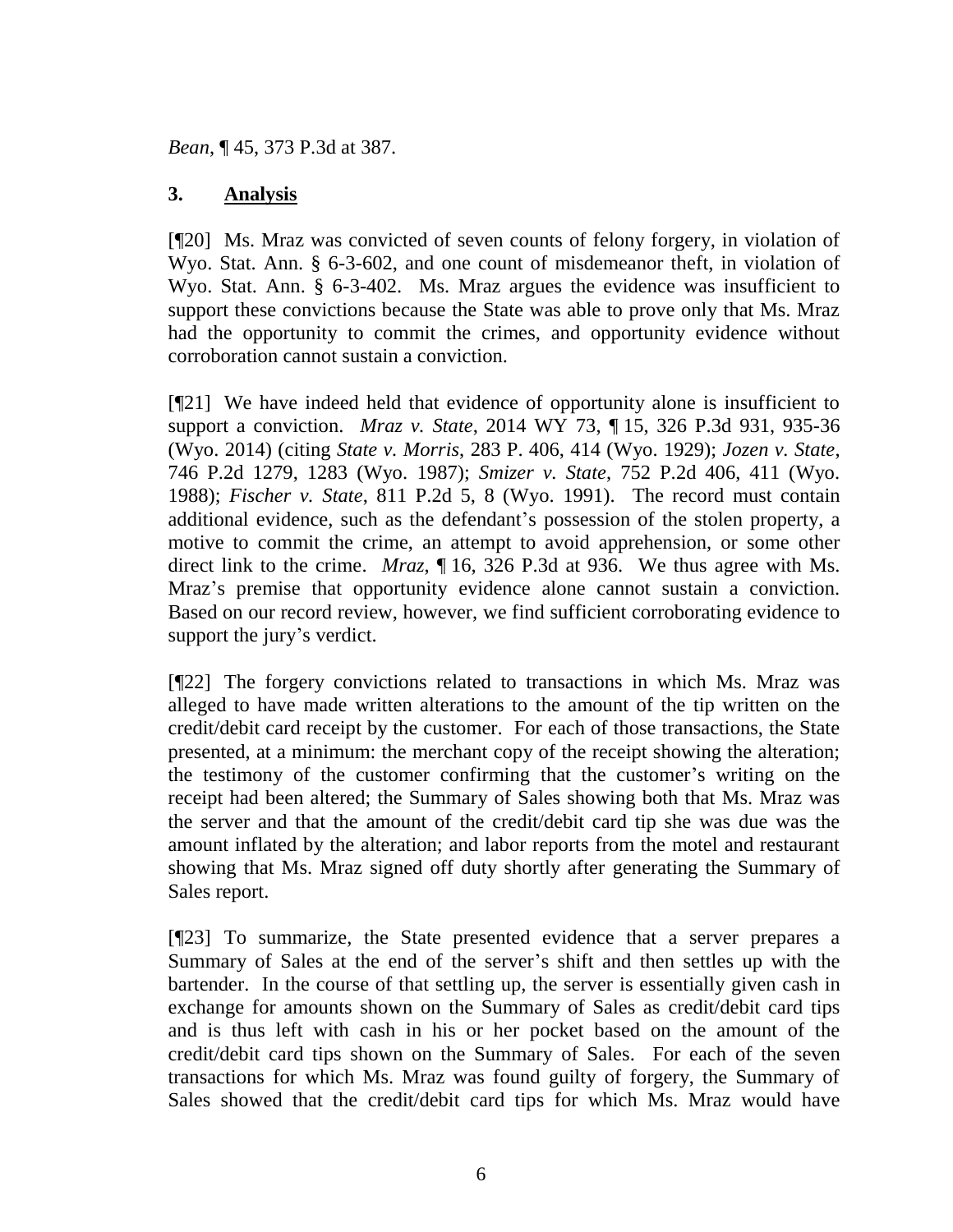received cash when she settled up with the bartender were the tips inflated by the receipt alterations. Additionally, the evidence showed that the Summary of Sales documents associated with these seven transactions were prepared under Ms. Mraz's server ID and were run at the end of a shift she in fact worked. Finally, the State also presented evidence that Ms. Mraz never complained to management that she was not receiving cash for the credit/debit card tips recorded on the Summary of Sales. From all of this evidence, the jury could reasonably infer that Ms. Mraz received cash in the amount of the inflated tips, which is evidence that corroborates the State's opportunity evidence.

[¶24] With respect to the theft counts, the State presented evidence on two theories of how Ms. Mraz committed the charged thefts. For fourteen transactions, the State alleged Ms. Mraz committed theft by adding an 18% gratuity to the ticket in violation of restaurant policy. In those transactions, Ms. Mraz added the gratuity before the ticket was given to the customer but without informing the customer of the added charge, resulting in inflated tips ranging from 21% to 47% of the meal cost. The jury found Ms. Mraz not guilty of theft with respect to each of those theft charges, and we therefore need not concern ourselves with the evidence supporting those charges.

[¶25] The theft charges on which the jury did return a guilty verdict consisted of transactions in which the State alleged Ms. Mraz increased the amount of the tip authorized by the customer when she charged the customer's credit/debit card. There were ten of these transactions and they resulted in inflated tips ranging from 15.5% to 82.3% of the meal cost. For all but two of these transactions, the State submitted, at a minimum, the merchant or customer copy of the credit/debit card receipt showing the amount of the tip authorized by the customer, the Summary of Sales prepared under Ms. Mraz's server ID number and showing the increased tip charged against the card, and a labor report showing that Ms. Mraz checked out of work shortly after the Summary of Sales was prepared. With respect to two of the transactions, the State did not introduce corresponding labor reports showing Ms. Mraz checked out of work shortly after preparing the Summary of Sales documents. The State did, however, introduce the associated Summary of Sales documents, and those documents were signed by Ms. Mraz.

[¶26] As with the forgery charges, the State's evidence to support the theft charges included the Summary of Sales documents, which for each of the transactions recorded inflated credit/debit card tips for which Ms. Mraz would have received cash when she settled up with the bartender at the end of her shift. From this evidence, the jury could again reasonably infer that Ms. Mraz received cash in the amount of the inflated tips. This evidence corroborated the State's opportunity evidence and was sufficient to support the jury's verdict.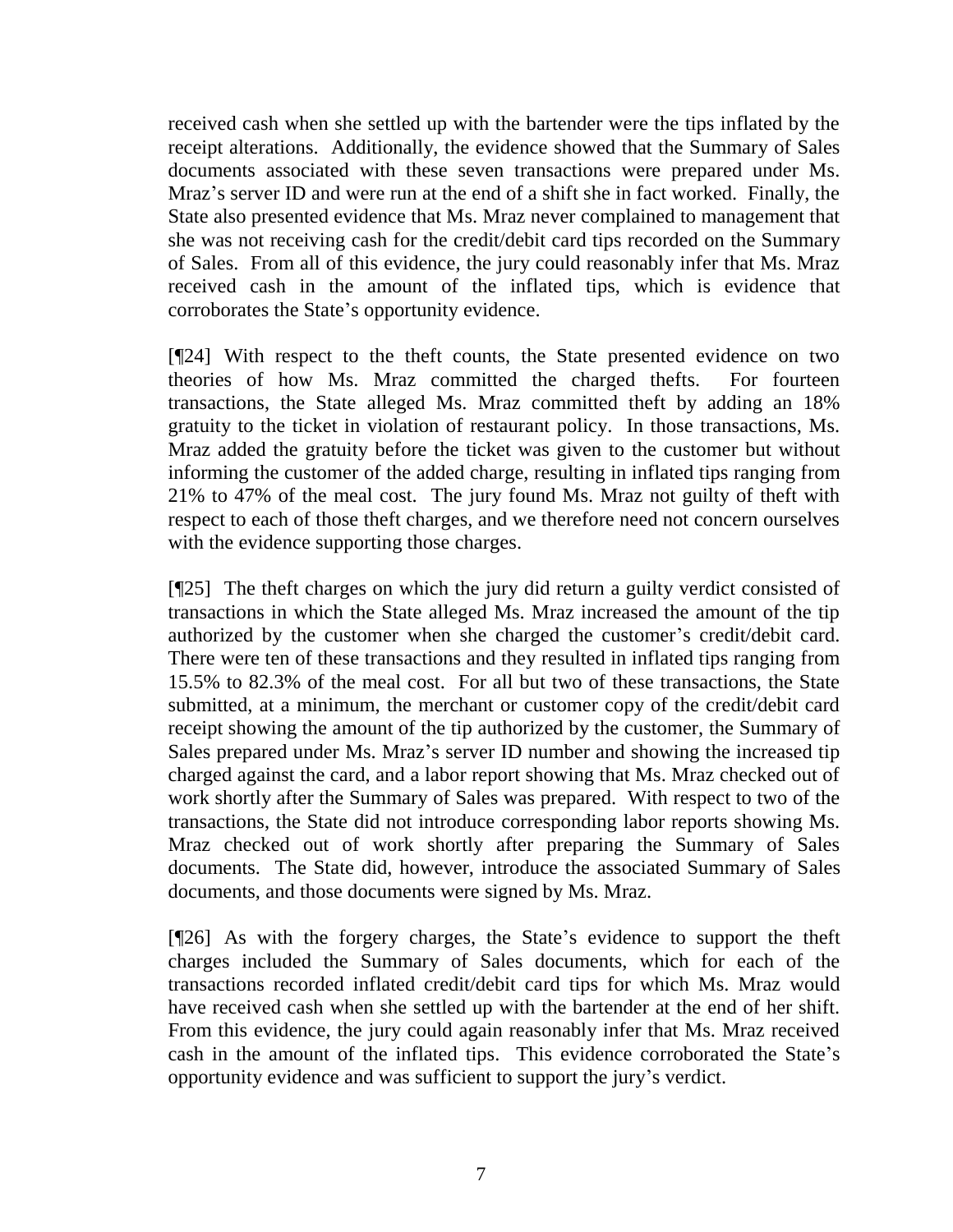### **B. Vindictive Prosecution**

[¶27] In 2012, in a case unrelated to the present appeal, Ms. Mraz was charged with one count of larceny by bailee in relation to money that went missing from the safe of her then employer, the Sheridan, Wyoming Eagles Club. On February 16, 2013, a jury found Ms. Mraz guilty of the charged larceny. After the district court entered its judgment and sentence on the larceny conviction, Ms. Mraz appealed the conviction. On June 10, 2014, this Court reversed Ms. Mraz's larceny conviction, finding that it was not supported by sufficient evidence. Thereafter, on August 4, 2014, the district court entered a judgment of acquittal on the larceny charge.

[¶28] Ms. Mraz now asserts that the State's prosecution of her for forgery and theft was in retaliation for her successful appeal of her 2013 larceny conviction. She contends that the State's allocation of substantial prosecutorial resources to crimes that resulted in only minor monetary losses to the victims is evidence of the State's retaliatory motive and that her present conviction must therefore be overturned as a vindictive prosecution in violation of her due process rights. We find no support for Ms. Mraz's claim in the record or in the law.

# **1. Standard of Review**

[¶29] Under our usual standard of review for a claim of vindictive prosecution, we treat the issue as a mixed question of law and fact. *Merchant v. State*, 4 P.3d 184, 193 (Wyo. 2000). We defer to the trial court's factual findings relating to the claim unless those findings are clearly erroneous, and we review the court's legal determinations *de novo. Id*.; *see also United States v. Sarracino*, 340 F.3d 1148, 1177 (10th Cir. 2003) ("This court reviews the district court's factual findings on prosecutorial vindictiveness for clear error, and reviews *de novo* its legal conclusions."); *United States v. Raymer*, 941 F.2d 1031, 1039 (10th Cir. 1991) ("Vindictive prosecution claims often turn on the facts, and we review a district court's factual findings under the clearly erroneous standard; our review of the legal principles which guide the district court is *de novo.*"). Neither Ms. Mraz nor the State indicates in their briefing that the vindictive prosecution claim was presented to the district court in a motion to dismiss, or otherwise, and in our review of the record we are unable to find that the claim was raised before the district court. We therefore forego our usual standard of review and confine our review to a search for plain error.

[¶30] To establish plain error, an appellant "must establish by reference to the record that a clear and obvious violation of a clear and unequivocal rule of law adversely affected a substantial right to such a degree that [the appellant] was materially prejudiced." *Vaught v. State*, 2016 WY 7, ¶ 14, 366 P.3d 512, 516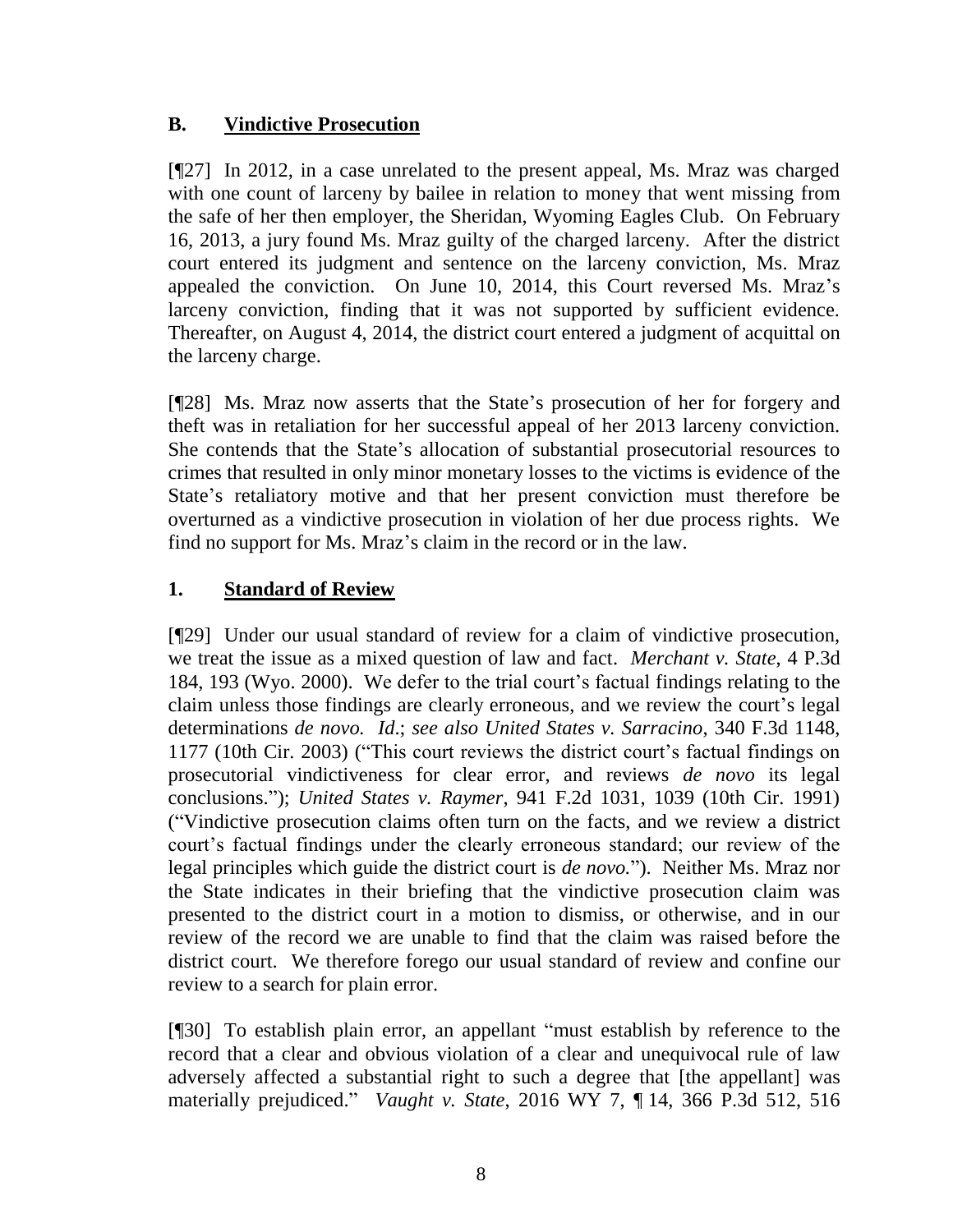(Wyo. 2016); *see also Butler v. State*, 2015 WY 119, ¶ 16, 358 P.3d 1259, 1264 (Wyo. 2015).

### **2. Analysis**

[¶31] To establish a claim for vindictive prosecution, a defendant must prove either actual vindictiveness or conduct that raises a presumption of vindictiveness. We have explained:

> A defendant has the burden of proof and must establish either (1) actual vindictiveness, or (2) a realistic likelihood of vindictiveness which will give rise to a presumption of vindictiveness. Thereafter, the burden shifts to the prosecution to justify its decision with legitimate, articulable, objective reasons. If the defendant does not meet his burden of proof, however, the district court need not reach the government justification issue.

*Lopez v. State*, 2006 WY 97, ¶ 21, 139 P.3d 445, 453 (Wyo. 2006) (quoting *Whiteplume v. State*[, 874 P.2d 893, 896 \(Wyo.](http://www.westlaw.com/Link/Document/FullText?findType=Y&serNum=1994115259&pubNum=661&originatingDoc=I2d9a0cfb23cd11dbb0d3b726c66cf290&refType=RP&fi=co_pp_sp_661_896&originationContext=document&vr=3.0&rs=cblt1.0&transitionType=DocumentItem&contextData=(sc.Search)#co_pp_sp_661_896) 1994)).

### *a. Actual Vindictiveness*

[¶32] Actual vindictiveness is a difficult showing to make. One court summarized the required showing:

> To establish actual vindictiveness, the defendant must demonstrate: "(1) the prosecutor acted with genuine animus toward the defendant and (2) the defendant would not have been prosecuted but for that animus." *[United States v. Wilson](http://www.westlaw.com/Link/Document/FullText?findType=Y&serNum=2001704362&pubNum=0000506&originatingDoc=I436e4bfc6d6a11e4b86bd602cb8781fa&refType=RP&fi=co_pp_sp_506_314&originationContext=document&vr=3.0&rs=cblt1.0&transitionType=DocumentItem&contextData=(sc.Search)#co_pp_sp_506_314)*, 262 F.3d 305, 314 [\(4th Cir.2001\).](http://www.westlaw.com/Link/Document/FullText?findType=Y&serNum=2001704362&pubNum=0000506&originatingDoc=I436e4bfc6d6a11e4b86bd602cb8781fa&refType=RP&fi=co_pp_sp_506_314&originationContext=document&vr=3.0&rs=cblt1.0&transitionType=DocumentItem&contextData=(sc.Search)#co_pp_sp_506_314) "To find 'actual vindictiveness requires direct evidence, such as evidence of a statement by the prosecutor, which is available only in a rare case.'" *[United States v. Johnson](http://www.westlaw.com/Link/Document/FullText?findType=Y&serNum=2000469498&pubNum=0000506&originatingDoc=I436e4bfc6d6a11e4b86bd602cb8781fa&refType=RP&fi=co_pp_sp_506_94&originationContext=document&vr=3.0&rs=cblt1.0&transitionType=DocumentItem&contextData=(sc.Search)#co_pp_sp_506_94)*, 221 F.3d 83, 94 (2d [Cir.2000\)](http://www.westlaw.com/Link/Document/FullText?findType=Y&serNum=2000469498&pubNum=0000506&originatingDoc=I436e4bfc6d6a11e4b86bd602cb8781fa&refType=RP&fi=co_pp_sp_506_94&originationContext=document&vr=3.0&rs=cblt1.0&transitionType=DocumentItem&contextData=(sc.Search)#co_pp_sp_506_94) (quoting *[United States v. Johnson](http://www.westlaw.com/Link/Document/FullText?findType=Y&serNum=1999087533&pubNum=0000506&originatingDoc=I436e4bfc6d6a11e4b86bd602cb8781fa&refType=RP&fi=co_pp_sp_506_140&originationContext=document&vr=3.0&rs=cblt1.0&transitionType=DocumentItem&contextData=(sc.Search)#co_pp_sp_506_140)*, 171 F.3d [139, 140 \(2d Cir.1999\)\)](http://www.westlaw.com/Link/Document/FullText?findType=Y&serNum=1999087533&pubNum=0000506&originatingDoc=I436e4bfc6d6a11e4b86bd602cb8781fa&refType=RP&fi=co_pp_sp_506_140&originationContext=document&vr=3.0&rs=cblt1.0&transitionType=DocumentItem&contextData=(sc.Search)#co_pp_sp_506_140)(internal quotation marks omitted). "'To establish vindictive prosecution, a defendant must show that the prosecutor has some personal 'stake' in deterring the defendant's exercise of his constitutional rights, and that the prosecutor's conduct was unreasonable.'" *[United States v. Wade](http://www.westlaw.com/Link/Document/FullText?findType=Y&serNum=2001818291&pubNum=0000506&originatingDoc=I436e4bfc6d6a11e4b86bd602cb8781fa&refType=RP&fi=co_pp_sp_506_585&originationContext=document&vr=3.0&rs=cblt1.0&transitionType=DocumentItem&contextData=(sc.Search)#co_pp_sp_506_585)*,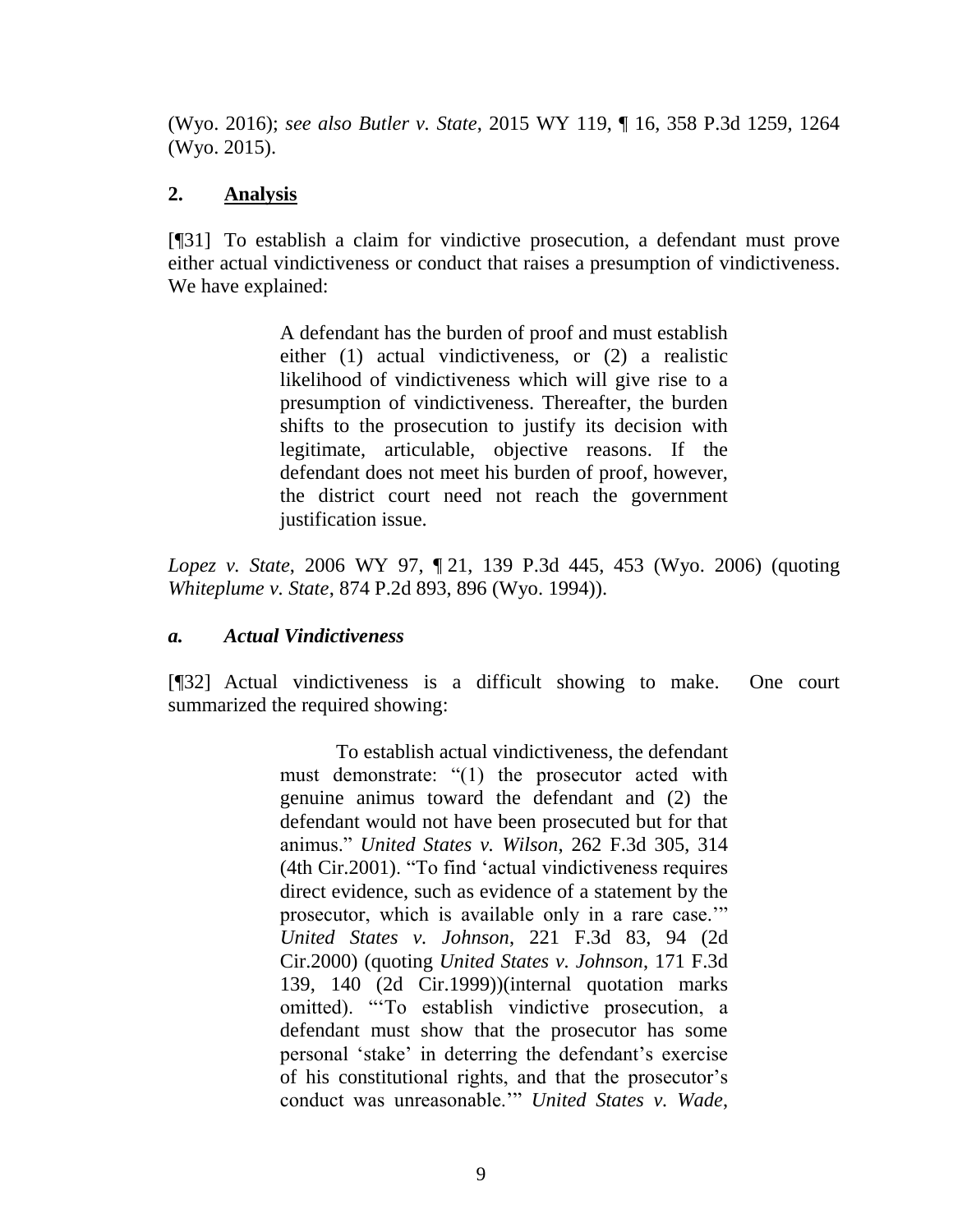266 F.3d 574, 585 (6th Cir.2001) (quoting *[United](http://www.westlaw.com/Link/Document/FullText?findType=Y&serNum=2000305731&pubNum=0000506&originatingDoc=I436e4bfc6d6a11e4b86bd602cb8781fa&refType=RP&fi=co_pp_sp_506_1001&originationContext=document&vr=3.0&rs=cblt1.0&transitionType=DocumentItem&contextData=(sc.Search)#co_pp_sp_506_1001)  States v. Wells*, 211 [F.3d 988, 1001–02 \(6th](http://www.westlaw.com/Link/Document/FullText?findType=Y&serNum=2000305731&pubNum=0000506&originatingDoc=I436e4bfc6d6a11e4b86bd602cb8781fa&refType=RP&fi=co_pp_sp_506_1001&originationContext=document&vr=3.0&rs=cblt1.0&transitionType=DocumentItem&contextData=(sc.Search)#co_pp_sp_506_1001)  [Cir.2000\)\)](http://www.westlaw.com/Link/Document/FullText?findType=Y&serNum=2000305731&pubNum=0000506&originatingDoc=I436e4bfc6d6a11e4b86bd602cb8781fa&refType=RP&fi=co_pp_sp_506_1001&originationContext=document&vr=3.0&rs=cblt1.0&transitionType=DocumentItem&contextData=(sc.Search)#co_pp_sp_506_1001). Because an actual vindictiveness contention requires objective evidence that the prosecutor's actions were designed to punish the defendant for asserting his legal rights, such allegations are "exceedingly difficult" to establish. *United States v. Gary*[, 291 F.3d 30, 34 \(D.C.Cir.2002\)](http://www.westlaw.com/Link/Document/FullText?findType=Y&serNum=2002313954&pubNum=0000506&originatingDoc=I436e4bfc6d6a11e4b86bd602cb8781fa&refType=RP&fi=co_pp_sp_506_34&originationContext=document&vr=3.0&rs=cblt1.0&transitionType=DocumentItem&contextData=(sc.Search)#co_pp_sp_506_34) (quoting *Maddox v. Elzie*[, 238 F.3d 437, 446](http://www.westlaw.com/Link/Document/FullText?findType=Y&serNum=2001045834&pubNum=0000506&originatingDoc=I436e4bfc6d6a11e4b86bd602cb8781fa&refType=RP&fi=co_pp_sp_506_446&originationContext=document&vr=3.0&rs=cblt1.0&transitionType=DocumentItem&contextData=(sc.Search)#co_pp_sp_506_446)  [\(D.C.Cir.2001\)\)](http://www.westlaw.com/Link/Document/FullText?findType=Y&serNum=2001045834&pubNum=0000506&originatingDoc=I436e4bfc6d6a11e4b86bd602cb8781fa&refType=RP&fi=co_pp_sp_506_446&originationContext=document&vr=3.0&rs=cblt1.0&transitionType=DocumentItem&contextData=(sc.Search)#co_pp_sp_506_446) (internal quotation marks omitted).

*United States v. Rodella*, 59 F.Supp.3d 1331, 1350-51 (D. New Mexico 2014).

[¶33] Ms. Mraz makes little effort to show actual vindictiveness, citing only the fact that she appealed her larceny conviction and she was months later charged in the present matter. This does not suffice to show actual vindictiveness, and we otherwise find no clear and unequivocal evidence of actual vindictiveness such as would be required to support a finding of plain error.

#### *b. Presumption of Vindictiveness*

[¶34] Our next determination must be whether Ms. Mraz has shown facts that will give rise to a presumption of vindictiveness and shift the burden to the State to justify its decision to prosecute with "legitimate, articulable, objective reasons." *Lopez*, ¶ 21, 139 P.3d at 453. We have described the circumstances under which such a presumption will arise:

> Where a defendant has exercised a legal right and the government responds in a way that punishes him for taking such action, an improper vindictive motive is presumed. *[United States v. Goodwin](http://www.westlaw.com/Link/Document/FullText?findType=Y&serNum=1982127303&pubNum=708&originatingDoc=I2d9a0cfb23cd11dbb0d3b726c66cf290&refType=RP&fi=co_pp_sp_708_2488&originationContext=document&vr=3.0&rs=cblt1.0&transitionType=DocumentItem&contextData=(sc.Search)#co_pp_sp_708_2488)*, 457 [U.S. 368, 373–74, 102 S.Ct. 2485, 2488–89, 73](http://www.westlaw.com/Link/Document/FullText?findType=Y&serNum=1982127303&pubNum=708&originatingDoc=I2d9a0cfb23cd11dbb0d3b726c66cf290&refType=RP&fi=co_pp_sp_708_2488&originationContext=document&vr=3.0&rs=cblt1.0&transitionType=DocumentItem&contextData=(sc.Search)#co_pp_sp_708_2488)  [L.Ed.2d 74 \(1982\).](http://www.westlaw.com/Link/Document/FullText?findType=Y&serNum=1982127303&pubNum=708&originatingDoc=I2d9a0cfb23cd11dbb0d3b726c66cf290&refType=RP&fi=co_pp_sp_708_2488&originationContext=document&vr=3.0&rs=cblt1.0&transitionType=DocumentItem&contextData=(sc.Search)#co_pp_sp_708_2488) The presumption arises when the government acts by imposing increased charges, such as changing a charge from a misdemeanor to a felony or subjecting him to the possibility of greater sentence or in some other way "upping the ante." *[Blackledge v.](http://www.westlaw.com/Link/Document/FullText?findType=Y&serNum=1974127189&pubNum=708&originatingDoc=I2d9a0cfb23cd11dbb0d3b726c66cf290&refType=RP&fi=co_pp_sp_708_2102&originationContext=document&vr=3.0&rs=cblt1.0&transitionType=DocumentItem&contextData=(sc.Search)#co_pp_sp_708_2102)  Perry*[, 417 U.S. 21, 28, 94 S.Ct. 2098, 2102–03, 40](http://www.westlaw.com/Link/Document/FullText?findType=Y&serNum=1974127189&pubNum=708&originatingDoc=I2d9a0cfb23cd11dbb0d3b726c66cf290&refType=RP&fi=co_pp_sp_708_2102&originationContext=document&vr=3.0&rs=cblt1.0&transitionType=DocumentItem&contextData=(sc.Search)#co_pp_sp_708_2102)  [L.Ed.2d 628 \(1974\);](http://www.westlaw.com/Link/Document/FullText?findType=Y&serNum=1974127189&pubNum=708&originatingDoc=I2d9a0cfb23cd11dbb0d3b726c66cf290&refType=RP&fi=co_pp_sp_708_2102&originationContext=document&vr=3.0&rs=cblt1.0&transitionType=DocumentItem&contextData=(sc.Search)#co_pp_sp_708_2102) *[North Carolina v. Pearce](http://www.westlaw.com/Link/Document/FullText?findType=Y&serNum=1969133025&pubNum=708&originatingDoc=I2d9a0cfb23cd11dbb0d3b726c66cf290&refType=RP&originationContext=document&vr=3.0&rs=cblt1.0&transitionType=DocumentItem&contextData=(sc.Search))*, 395 [U.S. 711, 89 S.Ct. 2072, 23 L.Ed.2d 656 \(1969\).](http://www.westlaw.com/Link/Document/FullText?findType=Y&serNum=1969133025&pubNum=708&originatingDoc=I2d9a0cfb23cd11dbb0d3b726c66cf290&refType=RP&originationContext=document&vr=3.0&rs=cblt1.0&transitionType=DocumentItem&contextData=(sc.Search))

*Lopez*, ¶ 21, 139 P.3d at 453 (quoting *Phillips v. State*[, 835 P.2d 1062, 1070 \(Wyo.](http://www.westlaw.com/Link/Document/FullText?findType=Y&serNum=1992105792&pubNum=661&originatingDoc=I2d9a0cfb23cd11dbb0d3b726c66cf290&refType=RP&fi=co_pp_sp_661_1070&originationContext=document&vr=3.0&rs=cblt1.0&transitionType=DocumentItem&contextData=(sc.Search)#co_pp_sp_661_1070) [1992\)\)](http://www.westlaw.com/Link/Document/FullText?findType=Y&serNum=1992105792&pubNum=661&originatingDoc=I2d9a0cfb23cd11dbb0d3b726c66cf290&refType=RP&fi=co_pp_sp_661_1070&originationContext=document&vr=3.0&rs=cblt1.0&transitionType=DocumentItem&contextData=(sc.Search)#co_pp_sp_661_1070).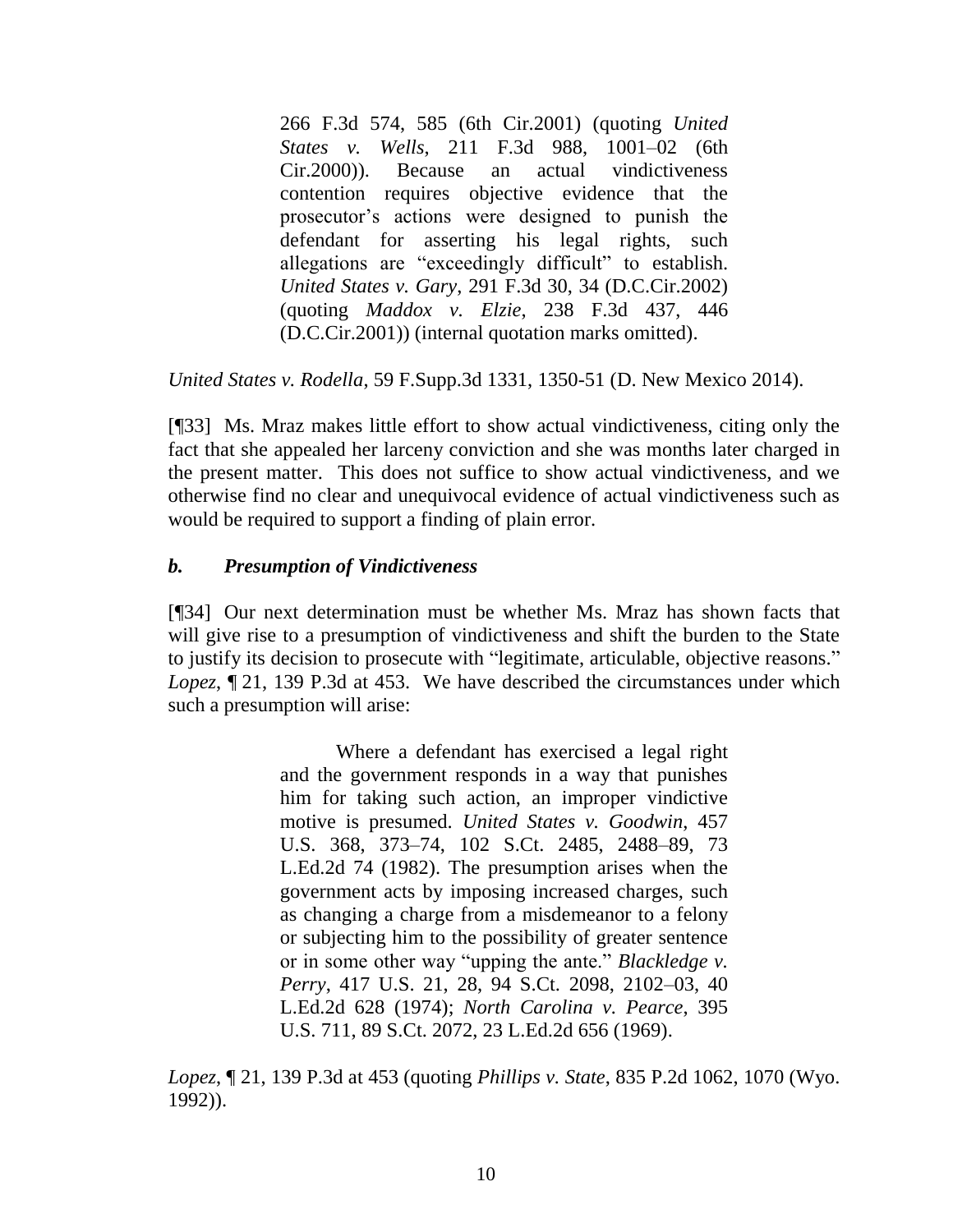[¶35] The United States Supreme Court has explained the reason for the presumption and the caution with which the presumption must be used.

> \* \* \* Motives are complex and difficult to prove. As a result, in certain cases in which action detrimental to the defendant has been taken after the exercise of a legal right, the Court has found it necessary to "presume" an improper vindictive motive. Given the severity of such a presumption, however—which may operate in the absence of any proof of an improper motive and thus may block a legitimate response to criminal conduct—the Court has done so only in cases in which a reasonable likelihood of vindictiveness exists.

*United States v. Goodwin*[, 457 U.S. 368, 373, 102 S.Ct. 2485, 2488, 73 L.Ed.2d 74](http://www.westlaw.com/Link/Document/FullText?findType=Y&serNum=1982127303&pubNum=708&originatingDoc=I2d9a0cfb23cd11dbb0d3b726c66cf290&refType=RP&fi=co_pp_sp_708_2488&originationContext=document&vr=3.0&rs=cblt1.0&transitionType=DocumentItem&contextData=(sc.Search)#co_pp_sp_708_2488)  [\(1982\).](http://www.westlaw.com/Link/Document/FullText?findType=Y&serNum=1982127303&pubNum=708&originatingDoc=I2d9a0cfb23cd11dbb0d3b726c66cf290&refType=RP&fi=co_pp_sp_708_2488&originationContext=document&vr=3.0&rs=cblt1.0&transitionType=DocumentItem&contextData=(sc.Search)#co_pp_sp_708_2488)

[¶36] In keeping with this cautionary approach to finding a presumption of a vindictive motive, we have stated:

> [I]n determining whether there exists a realistic likelihood of vindictiveness which will give rise to a presumption of vindictiveness, we look beyond the subjective appearance and ask whether, "as a practical matter, there is a realistic likelihood of prosecutorial conduct that would not have occurred but for hostility or punitive animus towards the defendant because he exercised his specific legal right."

*Whiteplume*, 874 P.2d at 896 (quoting *United States v. Raymer*[, 941 F.2d](http://www.westlaw.com/Link/Document/FullText?findType=Y&serNum=1991131844&pubNum=350&originatingDoc=Ib4bc2605f59211d9b386b232635db992&refType=RP&fi=co_pp_sp_350_1042&originationContext=document&vr=3.0&rs=cblt1.0&transitionType=DocumentItem&contextData=(sc.UserEnteredCitation)#co_pp_sp_350_1042) 1031 at  $1042 (10^{th}$  $1042 (10^{th}$  Cir. 1991)).

[¶37] We have also held that requiring a defendant to take responsibility for each criminal act in an episode, following successful appeal, does not constitute vindictive prosecution. *Lopez*, ¶ 21, 139 P.3d 453 (citing *Phillips*, 835 P.2d at 1070). Given that we will not recognize a presumption of vindictiveness where a defendant is charged with separate criminal acts arising out of the same facts that were involved in that defendant's successful appeal, we can discern no basis for recognizing a presumption where a defendant successfully appeals one conviction and is subsequently charged with an entirely different crime arising out of an entirely different set of circumstances.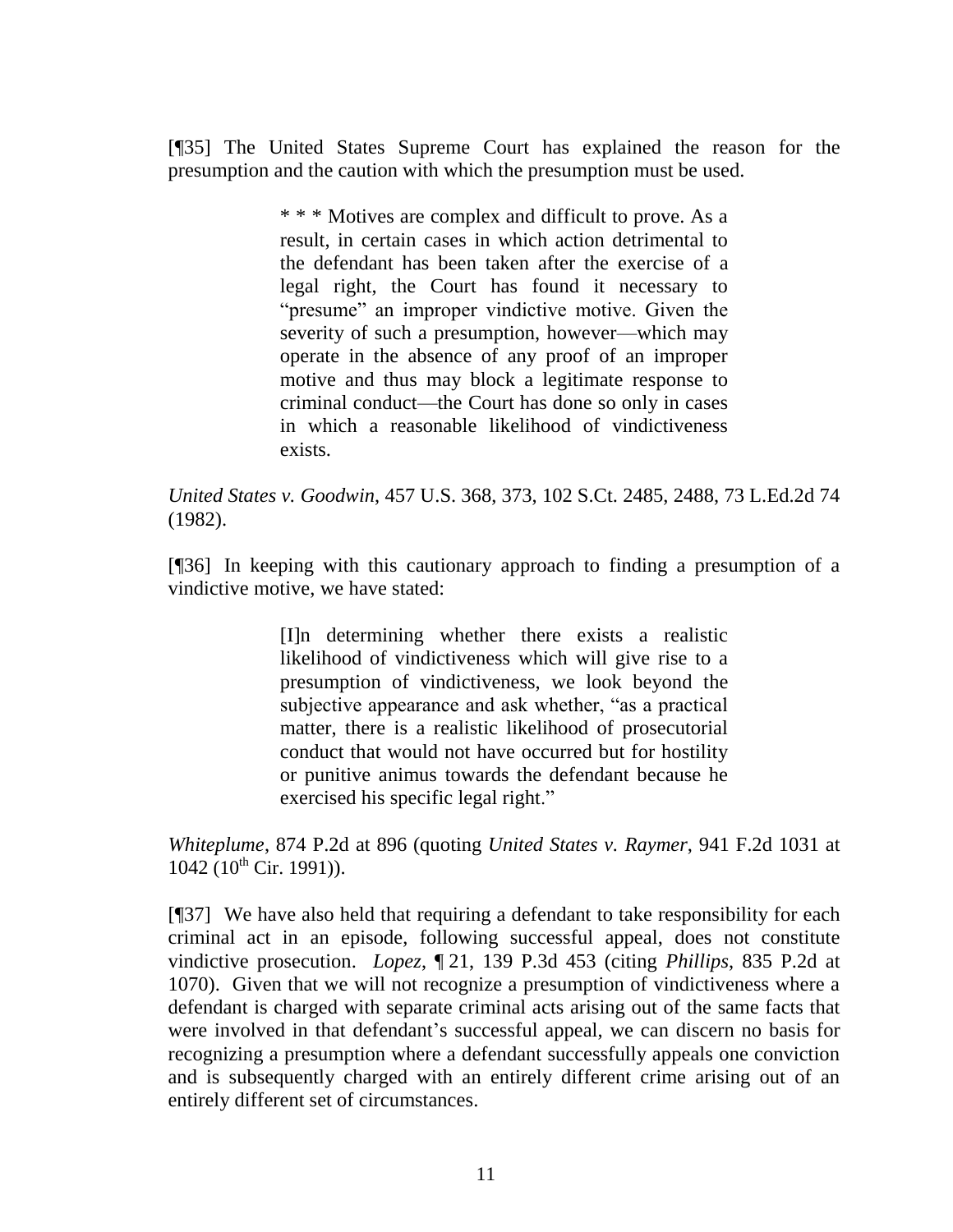[¶38] In ruling on a similar type of claim, the Eleventh Circuit Court of Appeals explained why such a claim is not in keeping with the vindictive prosecution scenario envisioned by the Supreme Court. *Humphrey v. United States*, 888 F.2d 1546, 1549 (11th Cir. 1989). In *Humphrey*, the defendant was convicted on a sixcount indictment relating to his involvement with stolen vehicles and falsified titles. *Id.* at 1547. While the defendant was seeking appellate and collateral relief from that conviction, a second eleven-count indictment was handed down against him involving different vehicles and co-conspirators. *Id.* at 1547-48, 1549. The defendant then filed a motion for habeas corpus relief claiming the second indictment was a vindictive prosecution, and the district court rejected the claim. *Id.* at 1548. The Eleventh Circuit upheld the ruling, explaining:

> In *Thigpen v. Roberts*[, 468 U.S. 27, 104 S.Ct. 2916, 82](http://www.westlaw.com/Link/Document/FullText?findType=Y&serNum=1984131037&pubNum=708&originatingDoc=I46bbc3a0971811d9bc61beebb95be672&refType=RP&originationContext=document&vr=3.0&rs=cblt1.0&transitionType=DocumentItem&contextData=(sc.Keycite))  [L.Ed.2d 23 \(1984\),](http://www.westlaw.com/Link/Document/FullText?findType=Y&serNum=1984131037&pubNum=708&originatingDoc=I46bbc3a0971811d9bc61beebb95be672&refType=RP&originationContext=document&vr=3.0&rs=cblt1.0&transitionType=DocumentItem&contextData=(sc.Keycite)) the Supreme Court reiterated that where a defendant is indicted on more serious charges while pursuing appellate or collateral relief on original charges, a presumption of prosecutorial vindictiveness, in violation of Fifth Amendment due process, arises. The Court in *[Thigpen](http://www.westlaw.com/Link/Document/FullText?findType=Y&serNum=1984131037&originatingDoc=I46bbc3a0971811d9bc61beebb95be672&refType=RP&originationContext=document&vr=3.0&rs=cblt1.0&transitionType=DocumentItem&contextData=(sc.Keycite))* affirmed the ruling of the Fifth Circuit that the defendant was entitled to habeas corpus relief. *See also [Blackledge v. Perry](http://www.westlaw.com/Link/Document/FullText?findType=Y&serNum=1974127189&pubNum=708&originatingDoc=I46bbc3a0971811d9bc61beebb95be672&refType=RP&originationContext=document&vr=3.0&rs=cblt1.0&transitionType=DocumentItem&contextData=(sc.Keycite))*, 417 U.S. [21, 94 S.Ct. 2098, 40 L.Ed.2d 628 \(1974\).](http://www.westlaw.com/Link/Document/FullText?findType=Y&serNum=1974127189&pubNum=708&originatingDoc=I46bbc3a0971811d9bc61beebb95be672&refType=RP&originationContext=document&vr=3.0&rs=cblt1.0&transitionType=DocumentItem&contextData=(sc.Keycite))

> Both *[Thigpen](http://www.westlaw.com/Link/Document/FullText?findType=Y&serNum=1984131037&originatingDoc=I46bbc3a0971811d9bc61beebb95be672&refType=RP&originationContext=document&vr=3.0&rs=cblt1.0&transitionType=DocumentItem&contextData=(sc.Keycite))* and *[Blackledge](http://www.westlaw.com/Link/Document/FullText?findType=Y&serNum=1974127189&originatingDoc=I46bbc3a0971811d9bc61beebb95be672&refType=RP&originationContext=document&vr=3.0&rs=cblt1.0&transitionType=DocumentItem&contextData=(sc.Keycite))* are distinguishable from the facts before the court. First, both of the cases reviewed by the Supreme Court involved defendants who were originally charged with misdemeanors and, pending appeal of the misdemeanor convictions, were charged with felonies. Second, the offense charged in the second indictment in *[Thigpen](http://www.westlaw.com/Link/Document/FullText?findType=Y&serNum=1984131037&originatingDoc=I46bbc3a0971811d9bc61beebb95be672&refType=RP&originationContext=document&vr=3.0&rs=cblt1.0&transitionType=DocumentItem&contextData=(sc.Keycite))* arose out of the identical occurrence that gave rise to the original indictment. Likewise, in *[Blackledge](http://www.westlaw.com/Link/Document/FullText?findType=Y&serNum=1974127189&originatingDoc=I46bbc3a0971811d9bc61beebb95be672&refType=RP&originationContext=document&vr=3.0&rs=cblt1.0&transitionType=DocumentItem&contextData=(sc.Keycite))* the second indictment was based on the same incident as the original indictment.

> In *[Blackledge](http://www.westlaw.com/Link/Document/FullText?findType=Y&serNum=1974127189&originatingDoc=I46bbc3a0971811d9bc61beebb95be672&refType=RP&originationContext=document&vr=3.0&rs=cblt1.0&transitionType=DocumentItem&contextData=(sc.Keycite))* the Court addresses the situation of state retaliation by substituting a more serious charge for the original charge. Clearly that is not the situation in this action. Appellant has not faced stiffer charges arising out of one single incident. The charges in the second indictment are not a substitution; indeed, they are different charges based upon independent acts.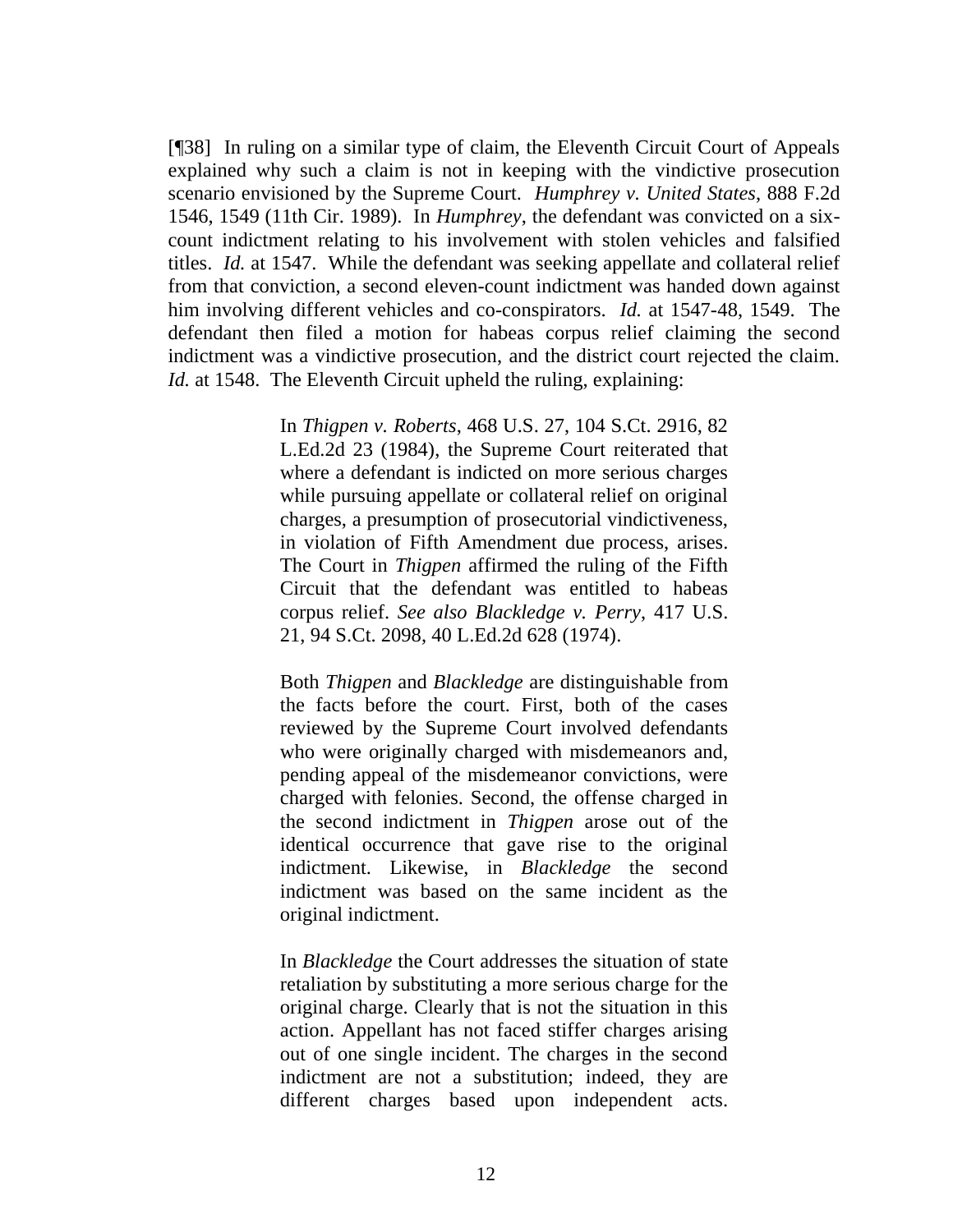Although the timing of the second indictment suggests that *[Blackledge](http://www.westlaw.com/Link/Document/FullText?findType=Y&serNum=1974127189&originatingDoc=I46bbc3a0971811d9bc61beebb95be672&refType=RP&originationContext=document&vr=3.0&rs=cblt1.0&transitionType=DocumentItem&contextData=(sc.Keycite))* and *[Thigpen](http://www.westlaw.com/Link/Document/FullText?findType=Y&serNum=1984131037&originatingDoc=I46bbc3a0971811d9bc61beebb95be672&refType=RP&originationContext=document&vr=3.0&rs=cblt1.0&transitionType=DocumentItem&contextData=(sc.Keycite))* are applicable, they are not.

*Humphrey*, 888 F.2d at 1549 (footnotes omitted).

[¶39] The State's forgery and theft charges against Ms. Mraz were not a substitution of charges for Ms. Mraz's overturned larceny conviction, and they did not up the ante on her overturned larceny conviction. The charges arose out of entirely separate circumstances that had no relationship to the overturned larceny conviction, and a presumption of vindictiveness is therefore not warranted.

[¶40] Finally, Ms. Mraz has cited no authority for the proposition that a skewedappearing ratio of prosecutorial effort versus victim impact is sufficient to raise a presumption where one otherwise would not be recognized. Because Ms. Mraz has failed to show a violation of a clear and unequivocal rule of law as required by our plain error analysis, we reject her vindictive prosecution claim.

# **C. Ineffective Assistance of Counsel**

[¶41] Ms. Mraz claims her defense attorneys at trial were ineffective and failed to act as her advocate because they did not ask Robert Romeo and Robert Green, the motel and restaurant's assistant general manager and general manager, to explain discrepancies in their testimony concerning the timing and length of their investigation into the suspicious credit/debit card transactions. Ms. Mraz contends that these witnesses were critical to the State's case and defense counsel's failure to undermine their credibility by cross-examining them on the discrepancies, and their failure to call the jury's attention to the discrepancies, violated her Sixth Amendment right to effective assistance of counsel. We again disagree.

# **1. Standard of Review**

[¶42] "Claims of ineffective assistance of counsel involve mixed questions of law and fact and are reviewed *de novo*." *Castellanos v. State*, 2016 WY 11, ¶ 95, 366 P.3d 1279, 1304 (Wyo. 2016) (quoting *Rhodes v. State*[, 2015 WY 60, ¶](http://www.westlaw.com/Link/Document/FullText?findType=Y&serNum=2036150484&pubNum=0004645&originatingDoc=Iab85459bc4cf11e5a807ad48145ed9f1&refType=RP&fi=co_pp_sp_4645_407&originationContext=document&vr=3.0&rs=cblt1.0&transitionType=DocumentItem&contextData=(sc.Search)#co_pp_sp_4645_407) 28, 348 [P.3d 404, 413](http://www.westlaw.com/Link/Document/FullText?findType=Y&serNum=2036150484&pubNum=0004645&originatingDoc=Iab85459bc4cf11e5a807ad48145ed9f1&refType=RP&fi=co_pp_sp_4645_407&originationContext=document&vr=3.0&rs=cblt1.0&transitionType=DocumentItem&contextData=(sc.Search)#co_pp_sp_4645_407) (Wyo. 2015)).

# **2. Analysis**

[¶43] A defendant challenging the effectiveness of counsel bears the burden of proving that ineffectiveness. *Luftig v. State*, 2010 WY 43, ¶ 17, 228 P.3d 857, 864 (Wyo. 2010) (citing *Rutti v. State*, 2004 WY 133, ¶¶ [22–23, 100 P.3d 394, 405](http://www.westlaw.com/Link/Document/FullText?findType=Y&serNum=2005464896&pubNum=4645&originatingDoc=I719fde70488f11dfaad3d35f6227d4a8&refType=RP&fi=co_pp_sp_4645_405&originationContext=document&vr=3.0&rs=cblt1.0&transitionType=DocumentItem&contextData=(sc.Search)#co_pp_sp_4645_405)  [\(Wyo.](http://www.westlaw.com/Link/Document/FullText?findType=Y&serNum=2005464896&pubNum=4645&originatingDoc=I719fde70488f11dfaad3d35f6227d4a8&refType=RP&fi=co_pp_sp_4645_405&originationContext=document&vr=3.0&rs=cblt1.0&transitionType=DocumentItem&contextData=(sc.Search)#co_pp_sp_4645_405) 2004)). Based on our adoption of the two-prong test set forth in *[Strickland](http://www.westlaw.com/Link/Document/FullText?findType=Y&serNum=1984123336&pubNum=0000708&originatingDoc=Ie8feb15bd52111e4a807ad48145ed9f1&refType=RP&fi=co_pp_sp_708_2064&originationContext=document&vr=3.0&rs=cblt1.0&transitionType=DocumentItem&contextData=(sc.Search)#co_pp_sp_708_2064)*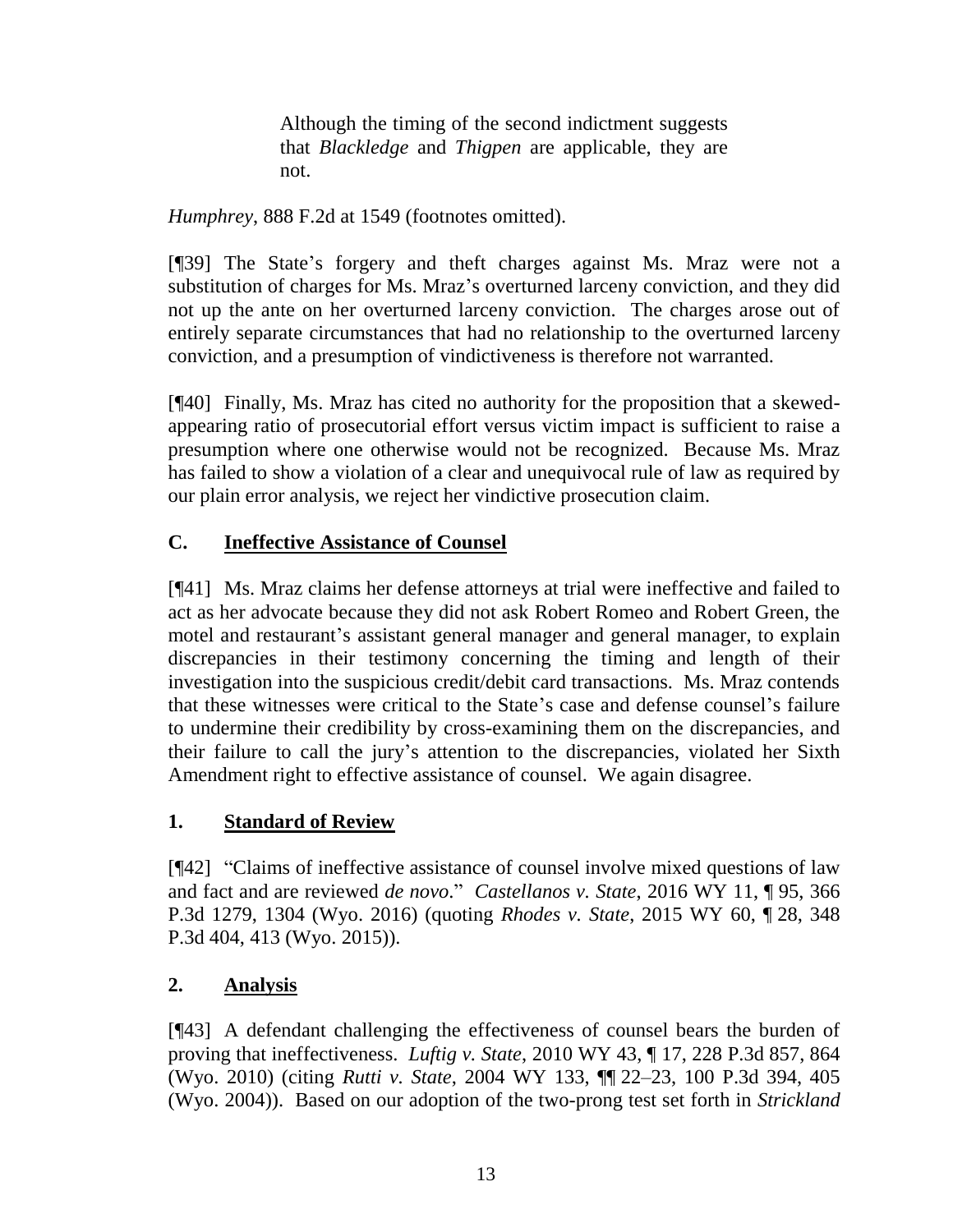*v. Washington*, 466 U.S. 668, 687, 104 S.Ct. 2052, 2064, 80 L.Ed.2d 674 (1984), the defendant must prove both that counsel's performance was deficient, and that the defendant was prejudiced by the deficient performance. *Galbreath v. State*, 2015 WY 49, ¶ 4, 346 P.3d 16, 18 (Wyo. 2015) (citing *[Frias v. State](http://www.westlaw.com/Link/Document/FullText?findType=Y&serNum=1986133567&pubNum=0000661&originatingDoc=Ie8feb15bd52111e4a807ad48145ed9f1&refType=RP&fi=co_pp_sp_661_145&originationContext=document&vr=3.0&rs=cblt1.0&transitionType=DocumentItem&contextData=(sc.Search)#co_pp_sp_661_145)*, 722 P.2d [135, 145 \(Wyo.](http://www.westlaw.com/Link/Document/FullText?findType=Y&serNum=1986133567&pubNum=0000661&originatingDoc=Ie8feb15bd52111e4a807ad48145ed9f1&refType=RP&fi=co_pp_sp_661_145&originationContext=document&vr=3.0&rs=cblt1.0&transitionType=DocumentItem&contextData=(sc.Search)#co_pp_sp_661_145) 1986)). The defendant's burden is a heavy one, as we have explained:

> When reviewing a claim of ineffective assistance of counsel, the paramount determination is whether, in light of all the circumstances, trial counsel's acts or omissions were outside the wide range of professionally competent assistance. We indulge a strong presumption that counsel rendered adequate assistance and made all significant decisions in the exercise of reasonable professional judgment. Under the two-prong standard articulated in *[Strickland](http://www.westlaw.com/Link/Document/FullText?findType=Y&serNum=1984123336&originatingDoc=I719fde70488f11dfaad3d35f6227d4a8&refType=RP&originationContext=document&vr=3.0&rs=cblt1.0&transitionType=DocumentItem&contextData=(sc.Search))*, to warrant reversal on a claim of ineffective assistance of counsel, an appellant must demonstrate that his counsel failed to render such assistance as would have been offered by a reasonably competent attorney and that counsel's deficiency prejudiced the defense of the case. "The benchmark for judging any claim of ineffectiveness must be whether counsel's conduct so undermined the proper functioning of the adversarial process that the trial cannot be relied on as having produced a just result."

*Luftig*, ¶ 17, 228 P.3d at 864 (quoting *Dettloff v. State*[, 2007 WY 29, ¶](http://www.westlaw.com/Link/Document/FullText?findType=Y&serNum=2011513550&pubNum=4645&originatingDoc=I719fde70488f11dfaad3d35f6227d4a8&refType=RP&fi=co_pp_sp_4645_382&originationContext=document&vr=3.0&rs=cblt1.0&transitionType=DocumentItem&contextData=(sc.Search)#co_pp_sp_4645_382) 18, 152 [P.3d 376, 382 \(Wyo.](http://www.westlaw.com/Link/Document/FullText?findType=Y&serNum=2011513550&pubNum=4645&originatingDoc=I719fde70488f11dfaad3d35f6227d4a8&refType=RP&fi=co_pp_sp_4645_382&originationContext=document&vr=3.0&rs=cblt1.0&transitionType=DocumentItem&contextData=(sc.Search)#co_pp_sp_4645_382) 2007) (internal citations omitted)).

[¶44] We have also said:

We do not evaluate counsel's efforts in hindsight, but attempt to "reconstruct the circumstances surrounding the challenged conduct and evaluate the professional efforts from the perspective of counsel at the time." *Sincock v. State*, 2003 WY 115, ¶ [35, 76 P.3d 323, 336](http://www.westlaw.com/Link/Document/FullText?findType=Y&serNum=2003621606&pubNum=4645&originatingDoc=I719fde70488f11dfaad3d35f6227d4a8&refType=RP&fi=co_pp_sp_4645_336&originationContext=document&vr=3.0&rs=cblt1.0&transitionType=DocumentItem&contextData=(sc.Search)#co_pp_sp_4645_336)  [\(Wyo.2003\).](http://www.westlaw.com/Link/Document/FullText?findType=Y&serNum=2003621606&pubNum=4645&originatingDoc=I719fde70488f11dfaad3d35f6227d4a8&refType=RP&fi=co_pp_sp_4645_336&originationContext=document&vr=3.0&rs=cblt1.0&transitionType=DocumentItem&contextData=(sc.Search)#co_pp_sp_4645_336) In evaluating counsel's performance, we determine whether his actions could be considered sound trial strategy. *[Id](http://www.westlaw.com/Link/Document/FullText?findType=Y&serNum=2003621606&originatingDoc=I719fde70488f11dfaad3d35f6227d4a8&refType=RP&originationContext=document&vr=3.0&rs=cblt1.0&transitionType=DocumentItem&contextData=(sc.Search))*.

*Luftig*, ¶ 18, 228 P.3d at 865.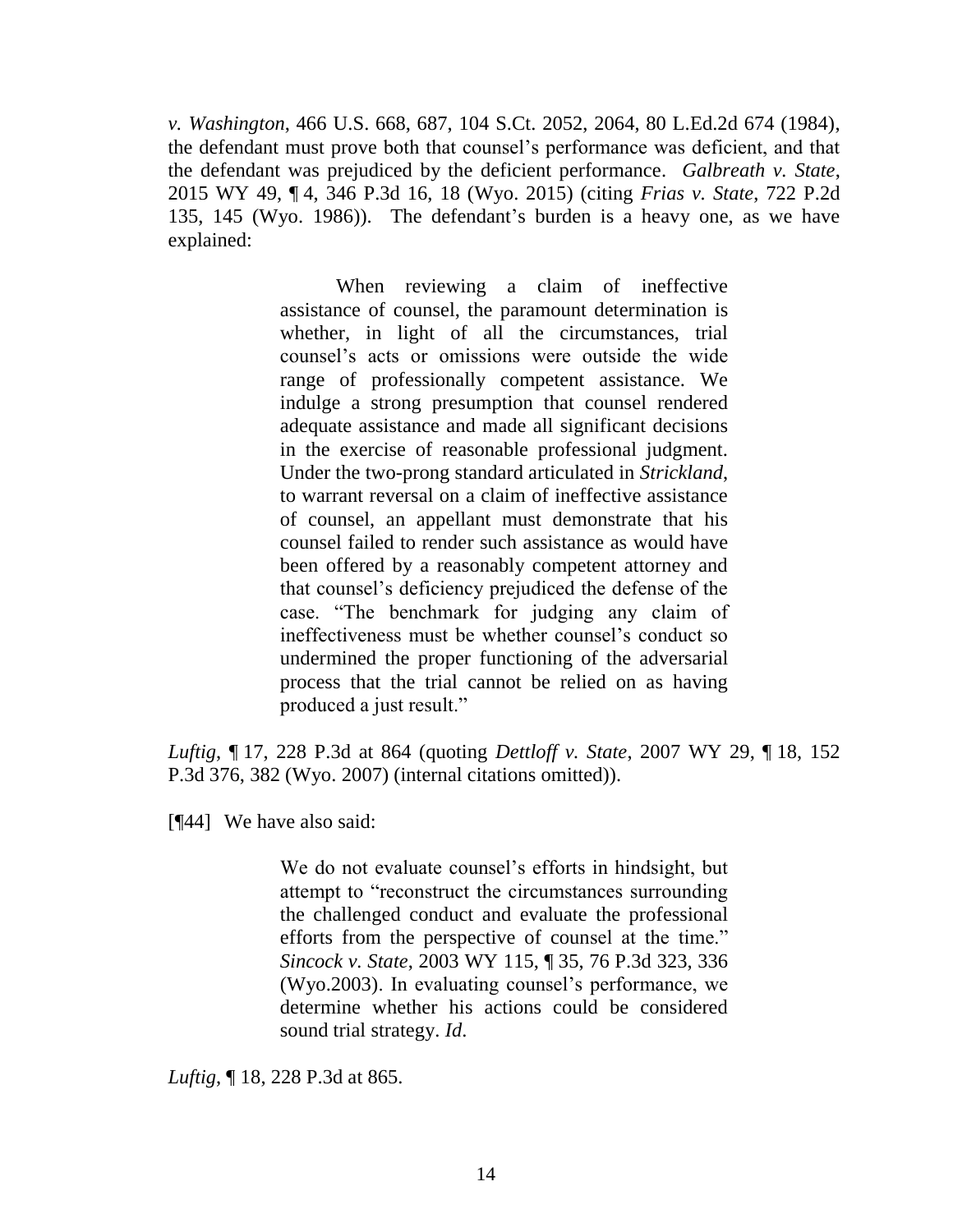[¶45] Ms. Mraz contends that the discrepancies in the testimony of Robert Romeo and Robert Green concerning the timing of their investigation and termination of Ms. Mraz's testimony must lead to the inescapable conclusion that their investigation lasted only a few days and not the weeks or months they claimed in their testimony. She further contends that had defense counsel asked these witnesses about the discrepancies, this would have shined light on their untruthful testimony and discredited them.

[¶46] Based on our review of the testimony of Mr. Romeo and Mr. Green, we must agree that these witnesses had a tenuous grasp on the timing of customer complaints, their investigations into those complaints, their meetings with Ms. Mraz, and their termination of her employment. It does not follow, however, that asking the witnesses about the discrepancies would have discredited them, particularly since both witnesses expressed a willingness to defer to others on the timing. Mr. Romeo testified:

> Q. \* \* \* [Y]ou're not sure about the passage of time; is that really what you're saying?

> A. I'm not – I feel pretty confident, but I can't say with 100 percent certainty, because it's been a long time since –

> Q. Okay. All right. But the customer was Dave Berry?

> > A. Yes.

Q. All right. And the – Dave Berry might be able to fill in the gaps as to when he complained?

A. Oh, yeah.

Q. All right. But is it your testimony that when he did, you started investigating?

A. Yes.

[¶47] Robert Green testified:

 $Q.$  \* \* \* What amount of time are we talking about in between this first ordering of you of the investigation and your final – to the best of your recollection, your final meeting with Ms. Mraz, how much time goes by?

A. I would have to say almost two months, I would say. It was a while. And, you know, that may be stretching it, but it seemed like a long time for them to go through all of these, in my mind.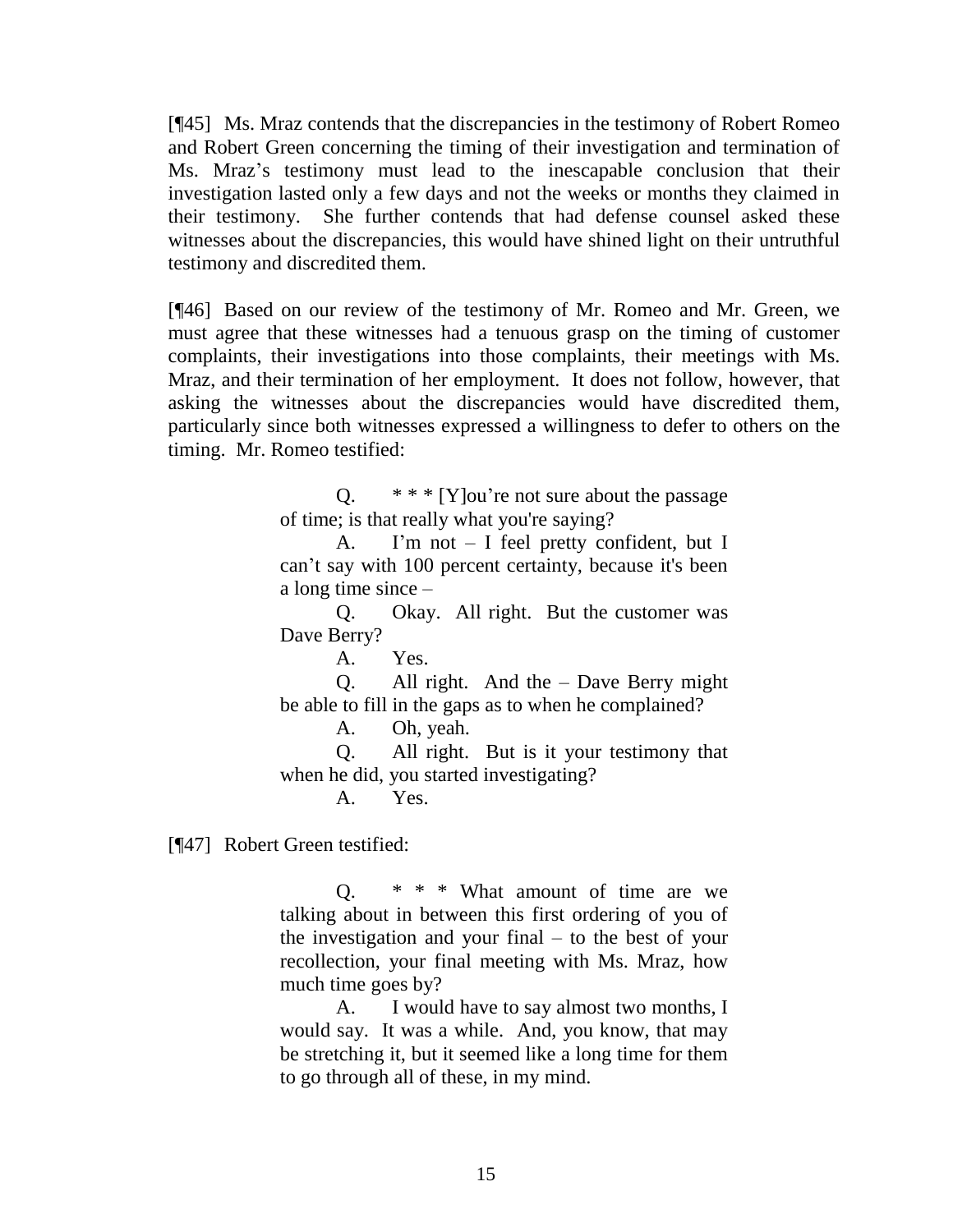### Q. All right. And would Mr. Romeo be the best judge of how long that was? A. Yeah, he would. Yes, he'll tell you.

[¶48] This Court has observed that "[c]ross-examination technique is an aspect of trial strategy which is best left to the trial attorney rather than to the supervision of appellate courts." *Hamburg v. State*, 820 P.2d 523, 528 (Wyo. 1991). In keeping with this, we have rejected speculation concerning cross-examination as a ground for finding ineffective assistance of counsel:

> Whether to cross-examine and the extent of crossexamination are strategic decisions. The risk of excessive cross-examination is that the witness may reconcile inconsistencies, additional unfavorable testimony may be elicited, and ineffective efforts to attack credibility may in fact enhance the witness's testimony. *Smith v. State*[, 959 P.2d 1193, 1198](http://www.westlaw.com/Link/Document/FullText?findType=Y&serNum=1998126494&pubNum=661&originatingDoc=Ib559105a723f11da97faf3f66e4b6844&refType=RP&fi=co_pp_sp_661_1198&originationContext=document&vr=3.0&rs=cblt1.0&transitionType=DocumentItem&contextData=(sc.Search)#co_pp_sp_661_1198)  [\(Wyo.1998\).](http://www.westlaw.com/Link/Document/FullText?findType=Y&serNum=1998126494&pubNum=661&originatingDoc=Ib559105a723f11da97faf3f66e4b6844&refType=RP&fi=co_pp_sp_661_1198&originationContext=document&vr=3.0&rs=cblt1.0&transitionType=DocumentItem&contextData=(sc.Search)#co_pp_sp_661_1198) Speculation as to how the crossexamination could have been conducted differently does not meet the *Strickland* test for ineffective assistance.

*Farmer v. State*, 2005 WY 162, ¶ 15, 124 P.3d 699, 705 (Wyo. 2005) (quoting *Barkell v. State*[, 2002 WY 153, ¶ 23, 55 P.3d 1239, 1244 \(Wyo.](http://www.westlaw.com/Link/Document/FullText?findType=Y&serNum=2002651943&pubNum=4645&originatingDoc=Ib559105a723f11da97faf3f66e4b6844&refType=RP&fi=co_pp_sp_4645_1244&originationContext=document&vr=3.0&rs=cblt1.0&transitionType=DocumentItem&contextData=(sc.Search)#co_pp_sp_4645_1244) 2002)).

[¶49] Given the vagueness of Mr. Romeo's and Mr. Green's testimony concerning the timing of their investigation and the events surrounding the investigation, cross-examination on this part of their testimony would likely have been slippery and unproductive and may have simply allowed the witnesses to correct any inconsistencies. We find no ineffectiveness in the defense decision to forgo that area of cross-examination.

[¶50] We also disagree that counsel was ineffective for failing to call the jury's attention to these discrepancies in the testimony of Mr. Green and Mr. Romeo. The defense strategy was not only to challenge the adequacy and credibility of the investigation by Mr. Green and Mr. Romeo, and that of the State, but to cast suspicion on Mr. Green as the culprit. Defense counsel pointed to other suspicious transactions during the same period, including cash sales for which receipts were missing, cash transactions that were discounted or zeroed out, and the promotion of Ms. Mraz after a customer complaint had been received. Defense counsel stated during opening statements: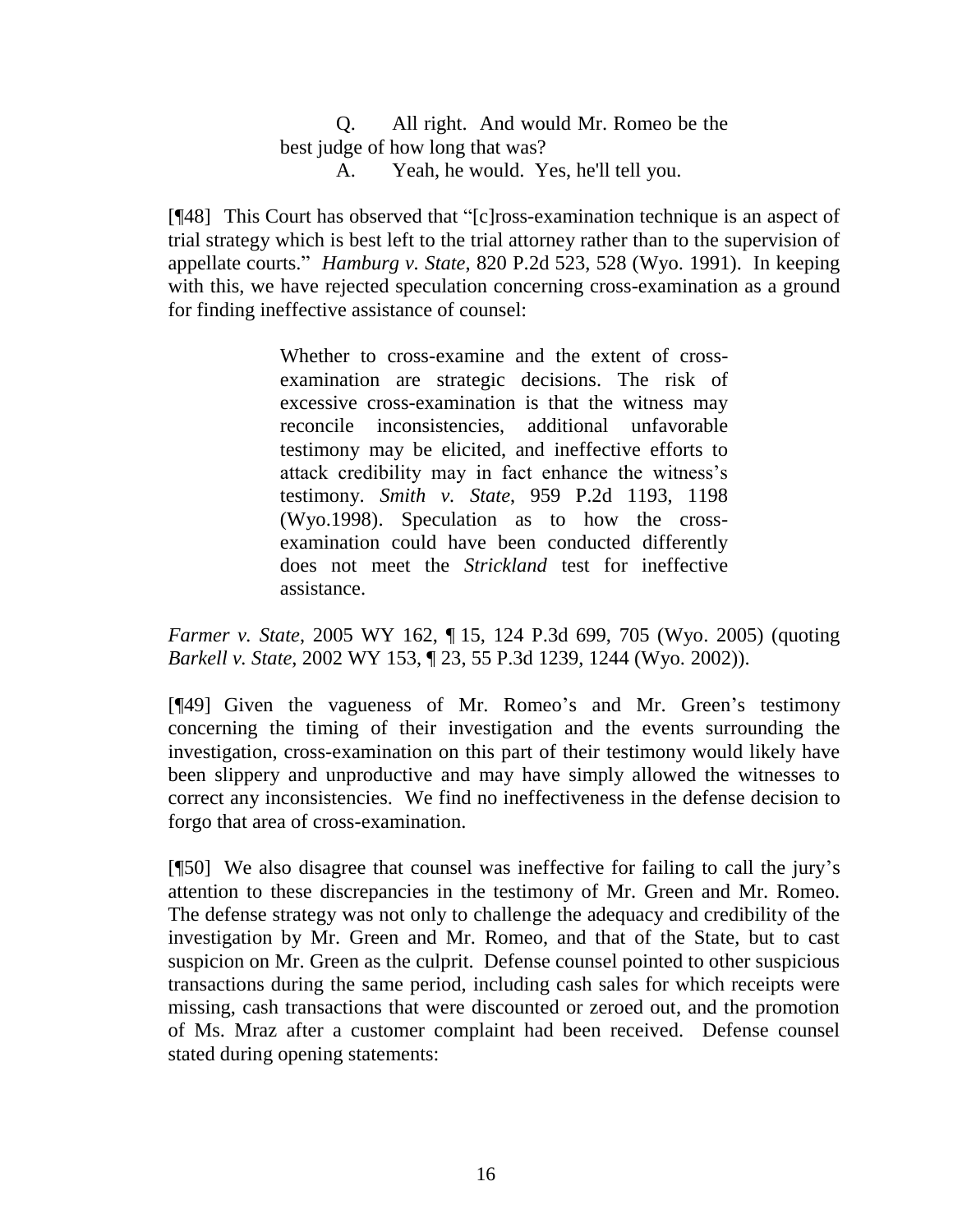So, as with all of this, you ask yourself, as you hear the evidence as it comes in in the trial: Why are there missing receipts? Why are there zeros? Why are there discounts? Why didn't someone confront Miranda for two months? Why did they promote her to manager? There's a lot of whys, and I don't think the State can give you the answers[.]

[¶51] Defense counsel cross-examined both Robert Romeo and Robert Green at length, and then during closing argument pointed to gaps in the State's investigation. Defense counsel argued the reason for those gaps was the State's acceptance of Mr. Romeo's and Mr. Green's investigation and their insistence that the State look only at Ms. Mraz's transactions. Defense counsel argued: "Everything ends with Robert Green. He's convicted of fraud two times in the seven years before he takes over the general management of the Firewater Grill, and then shortly after Miranda's terminated, he's fired." Defense counsel argued that the truly suspicious transactions involved missing cash and that when customers starting complaining, Mr. Green set Ms. Mraz up so he could direct attention to credit/debit card transactions and away from the cash transactions.

[¶52] Pointing to vague discrepancies in Mr. Green's and Mr. Romeo's testimony concerning the timing of their investigation likely would have added little to the defense strategy. We certainly cannot conclude that the failure to highlight those discrepancies "so undermined the proper functioning of the adversarial process that the trial cannot be relied on as having produced a just result." *Luftig*, ¶ 17, 228 P.3d at 864. We therefore find no ineffectiveness of counsel.

### **D. Prosecutorial Misconduct**

[¶53] During closing arguments, defense counsel, in arguing the defense theory that Ms. Mraz had been set up, pointed out that the written alterations to the credit/debit card receipts were not very well done and were obvious changes to the original writing. Defense counsel then questioned why Ms. Mraz would make such flawed markings on a receipt to increase the amount of her tip when she could just as easily have increased the amount of the tip electronically when she ran the customer's card. The prosecutor responded during rebuttal argument, without objection:

> The defendant – the attorneys for the defense at one point say, "Well, why do you have to alter it when you can just plug in that number?" Well, the simple answer to that is she got caught, and she got caught in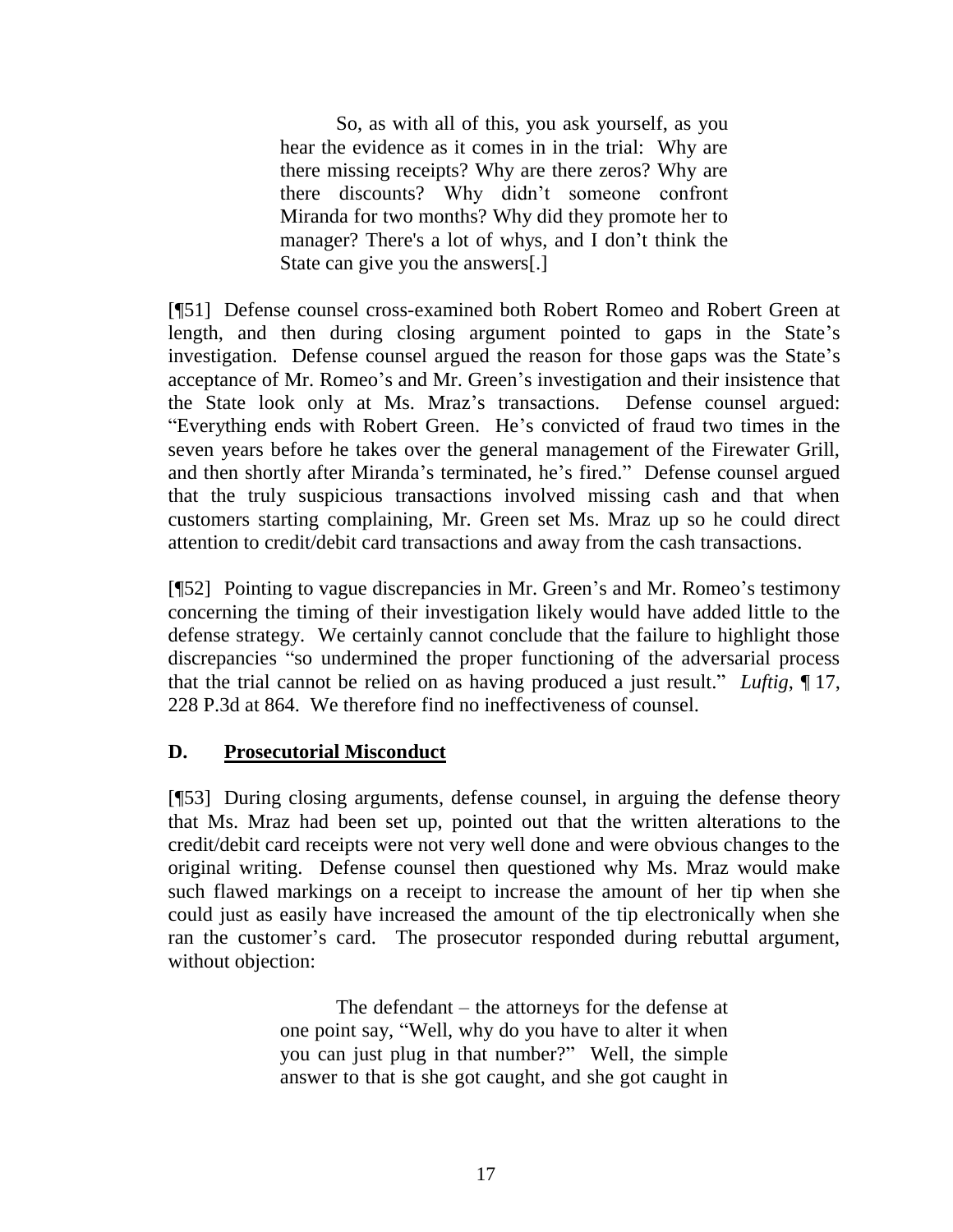a transaction that she wasn't able to hide because she didn't attempt to alter it.

[¶54] Ms. Mraz contends that this statement is not supported by the evidence and was therefore prosecutorial misconduct and reversible error.

# **1. Standard of Review**

[¶55] Because no objection was made to the prosecutor's comment at trial, we must review the comment for plain error. Ms. Mraz must therefore "establish by reference to the record that a clear and obvious violation of a clear and unequivocal rule of law adversely affected a substantial right to such a degree that [she] was materially prejudiced." *Vaught*, ¶ 14, 366 P.3d at 516. Stated another way, Ms. Mraz must establish: 1) the record is clear about the incident alleged as error; 2) violation of a clear and unequivocal rule of law; and 3) that she was denied a substantial right resulting in material prejudice. *Butler*, ¶ 16, 358 P.3d at 1264.

# **2. Analysis**

[¶56] Ms. Mraz has established the first element of the plain error analysis in that the prosecutor's statement is clearly reflected in the record. We turn then to whether the record shows an obvious violation of a clear and unequivocal rule of law.

[¶57] A prosecutor's closing argument must be substantiated by the record. *Hill v. State*, 2016 WY 27, ¶ 58, 371 P.3d 553, 568 (Wyo. 2016); *see also McGill v. State*, 2015 WY 132, ¶ 19, 357 P.3d 1140, 1147 (Wyo. 2015) (A prosecutor "must restrict his argument to the evidence presented to the jury."). Ms. Mraz argues the prosecutor's above-quoted statement was not supported by the record because there was no evidence that Ms. Mraz was confronted about the suspicious transactions before the meeting in which her employment was terminated. The State responds that there was in fact testimony by both Robert Romeo and Robert Green that they confronted Ms. Mraz after conducting their first review of transactions and then allowed her to continue working while they broadened their investigation.

[¶58] We agree with the State as to the testimony of Mr. Romeo and Mr. Green concerning their initial confrontation of Ms. Mraz and her continued employment after that initial meeting. The difficulty, however, is that the prosecutor's statement implied that after that meeting, Ms. Mraz changed her approach to padding her tips. The record does not entirely support that inference. The evidence shows that Ms. Mraz's tips were increased by way of simply charging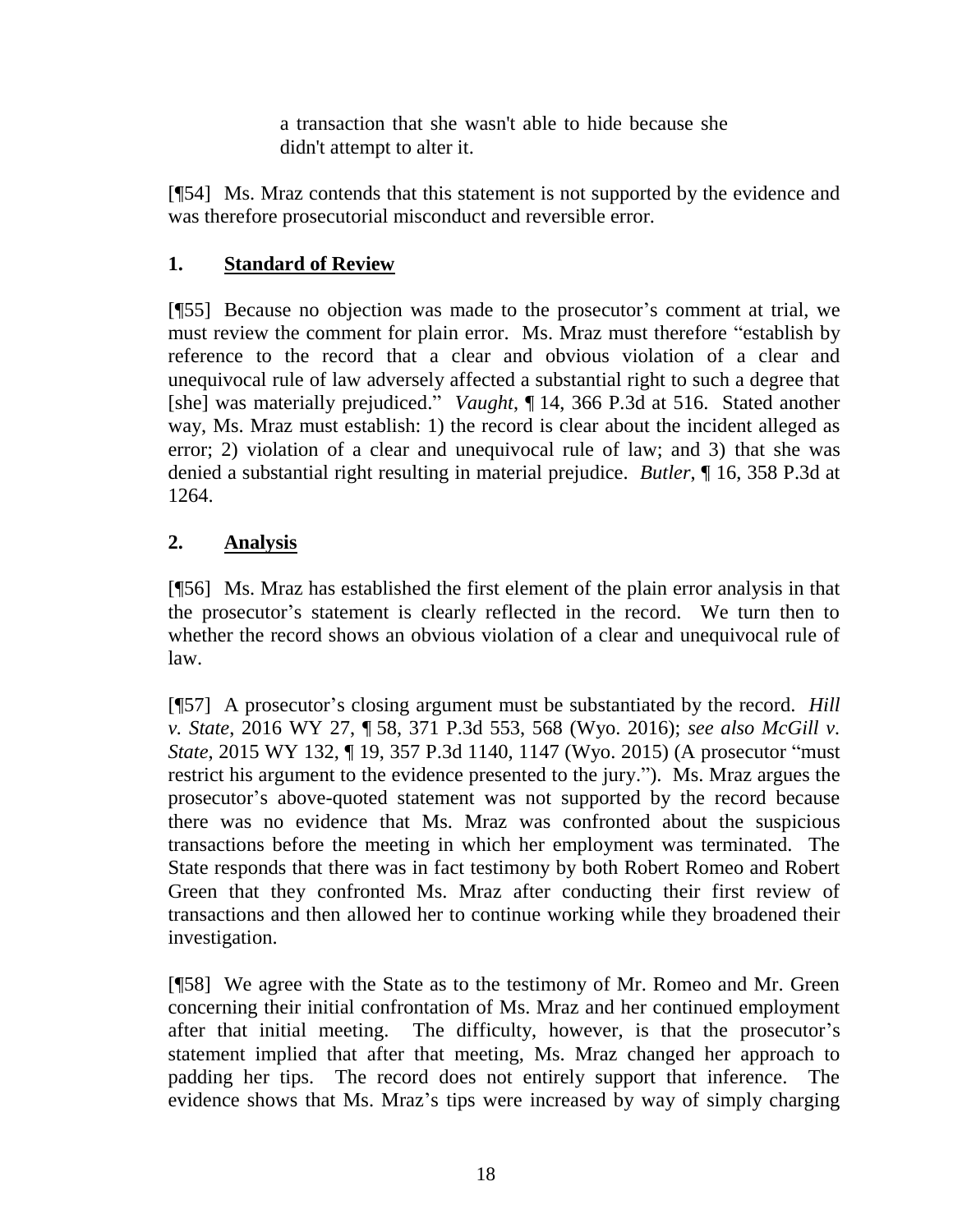the inflated tip to the customer's card between the dates of November 4, 2013 and January 17, 2014. The written alterations occurred between December 20, 2013 and January 20, 2014. In other words, both types of manipulations were occurring during an overlapping period of time, and there was no clear stopping of one approach and starting of another.

[¶59] That said, even if the prosecutor meant to imply a clear stopping of one approach and starting of another, that is not precisely what he said, and what the record reflects instead is a somewhat vague comment on the evidence. When faced previously with this type of ambiguous factual scenario and alleged prosecutorial misstatement of the evidence, we have observed:

> This is precisely the type of case in which we are reluctant to find plain error in a prosecutor's closing argument. The questioned statement is not such a clear violation of a rule of law that we can say the second element of [the] plain error analysis is met.

*Stastny v. State*, 2011 WY 138, ¶ 16, 261 P.3d 747, 752 (Wyo. 2011).

[¶60] We find it difficult under these circumstances to find an obvious violation of a clear and unequivocal rule of law. Even if we were to find such a violation, we are unable to find that Ms. Mraz was denied a substantial right resulting in material prejudice. We have said:

> "Reversal as a result of prosecutorial misconduct is not warranted unless a reasonable probability exists that absent the error the defendant may have enjoyed a more favorable verdict." *Oldman*[, 2015 WY 121, ¶](http://www.westlaw.com/Link/Document/FullText?findType=Y&serNum=2037169382&pubNum=0004645&originatingDoc=If88589b6e11211e590d4edf60ce7d742&refType=RP&fi=co_pp_sp_4645_970&originationContext=document&vr=3.0&rs=cblt1.0&transitionType=DocumentItem&contextData=(sc.Search)#co_pp_sp_4645_970) 13, [359 P.3d at 970](http://www.westlaw.com/Link/Document/FullText?findType=Y&serNum=2037169382&pubNum=0004645&originatingDoc=If88589b6e11211e590d4edf60ce7d742&refType=RP&fi=co_pp_sp_4645_970&originationContext=document&vr=3.0&rs=cblt1.0&transitionType=DocumentItem&contextData=(sc.Search)#co_pp_sp_4645_970) (citation omitted). "Allegations of prosecutorial misconduct are settled by reference to the entire record and 'hinge on whether a defendant's case has been so prejudiced as to constitute denial of a fair trial.'" *[Gonzalez–Ochoa v. State](http://www.westlaw.com/Link/Document/FullText?findType=Y&serNum=2032606378&pubNum=0004645&originatingDoc=If88589b6e11211e590d4edf60ce7d742&refType=RP&fi=co_pp_sp_4645_604&originationContext=document&vr=3.0&rs=cblt1.0&transitionType=DocumentItem&contextData=(sc.Search)#co_pp_sp_4645_604)*, 2014 WY 14, ¶ 15, [317 P.3d 599, 604 \(Wyo.2014\)](http://www.westlaw.com/Link/Document/FullText?findType=Y&serNum=2032606378&pubNum=0004645&originatingDoc=If88589b6e11211e590d4edf60ce7d742&refType=RP&fi=co_pp_sp_4645_604&originationContext=document&vr=3.0&rs=cblt1.0&transitionType=DocumentItem&contextData=(sc.Search)#co_pp_sp_4645_604) (quoting *[Schreibvogel](http://www.westlaw.com/Link/Document/FullText?findType=Y&serNum=2021772801&pubNum=0004645&originatingDoc=If88589b6e11211e590d4edf60ce7d742&refType=RP&fi=co_pp_sp_4645_887&originationContext=document&vr=3.0&rs=cblt1.0&transitionType=DocumentItem&contextData=(sc.Search)#co_pp_sp_4645_887)  v. State*, 2010 WY 45, ¶ [39, 228 P.3d 874, 887](http://www.westlaw.com/Link/Document/FullText?findType=Y&serNum=2021772801&pubNum=0004645&originatingDoc=If88589b6e11211e590d4edf60ce7d742&refType=RP&fi=co_pp_sp_4645_887&originationContext=document&vr=3.0&rs=cblt1.0&transitionType=DocumentItem&contextData=(sc.Search)#co_pp_sp_4645_887)  [\(Wyo.2010\)\)](http://www.westlaw.com/Link/Document/FullText?findType=Y&serNum=2021772801&pubNum=0004645&originatingDoc=If88589b6e11211e590d4edf60ce7d742&refType=RP&fi=co_pp_sp_4645_887&originationContext=document&vr=3.0&rs=cblt1.0&transitionType=DocumentItem&contextData=(sc.Search)#co_pp_sp_4645_887).

*Hill*, ¶ 59, 371 P.3d at 568.

[¶61] The jury heard seven days worth of evidence and argument. We are not persuaded that the prosecutor's isolated and somewhat vague statement during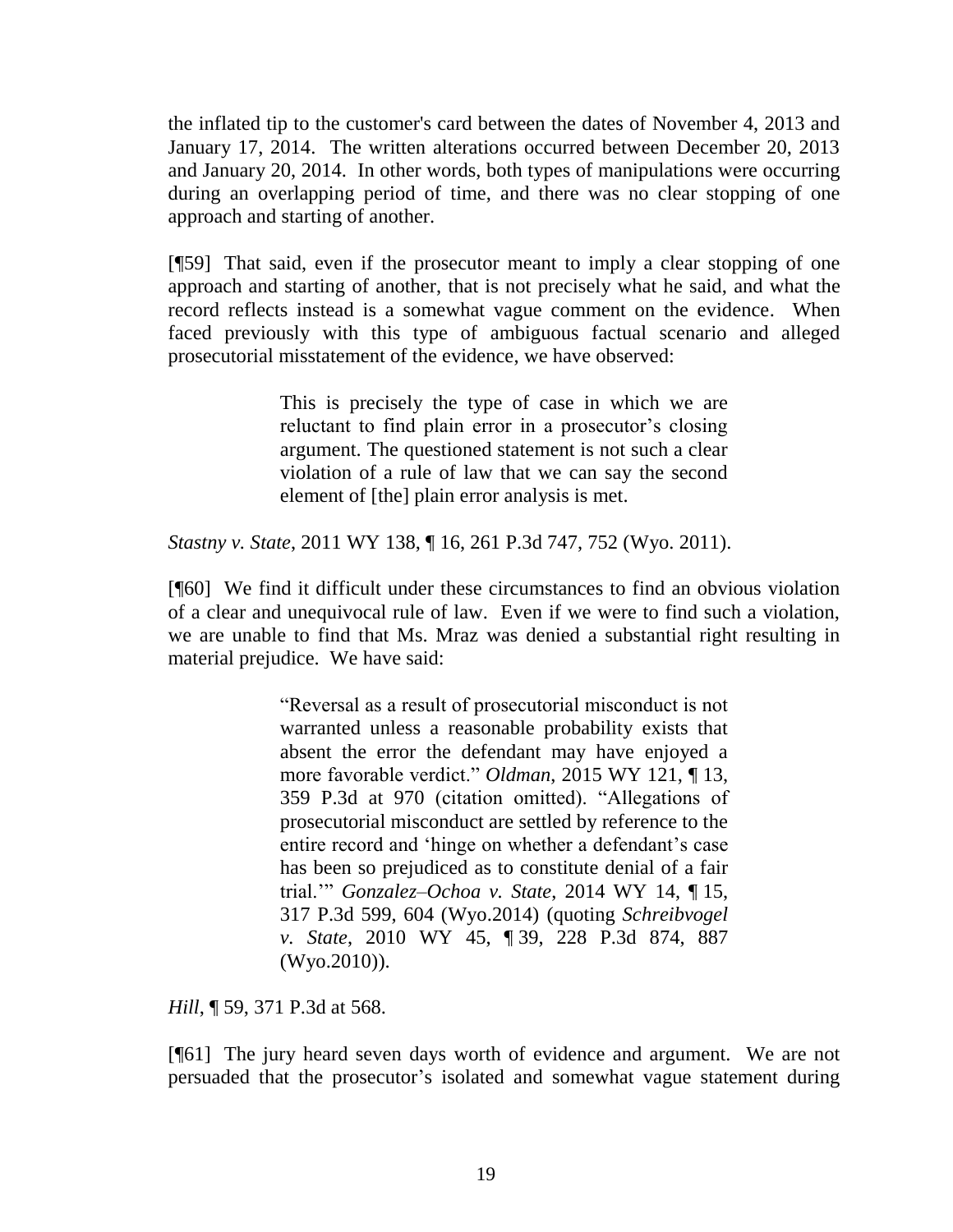closing argument denied Ms. Mraz a fair trial and caused the jury to change its verdict. We therefore find no plain error in the prosecutor's statement.

### **E. Failure to Provide Supplemental Jury Instruction**

[¶62] During jury deliberations, the jury submitted the question, "Can we have a definition of 'forgery'?" The following exchange occurred in response to the jury question:

> [Prosecutor]: The State's position would be that they should be instructed – they should be referred, by the Court, to the instructions pertaining to that charge.

\* \* \*

[Defense Counsel]: A similar position to the State's, except I wouldn't  $-$  I don't think the Court should emphasize any instruction over any other instruction, and should just tell them that they have to rely on the instructions, as given.

THE COURT: All right. I'm concerned that trying to refer them to an instruction doesn't make sense in this case, because there are at least six element instructions for forgery. There are other definitions that might relate to that, so I'm going to instruct them that: "I cannot give you a definition, other than what's contained in the instructions, and you need to refer to the instructions, as given."

[¶63] Ms. Mraz contends that the district court committed plain error when it failed to provide the jury with a supplemental instruction defining the term "forgery."

# **1. Standard of Review**

[¶64] The State contends that because the district court did what defense counsel asked in response to the jury question, Ms. Mraz should be barred by the doctrine of invited error from raising this issue on appeal. In *Vaught*, we addressed nearly identical circumstances and rejected application of the invited error doctrine, explaining:

> The facts of this case illustrate the sometimes fine line between positive acts and omissions. Vaught's counsel did in fact endorse a plan of action which the district court ultimately implemented.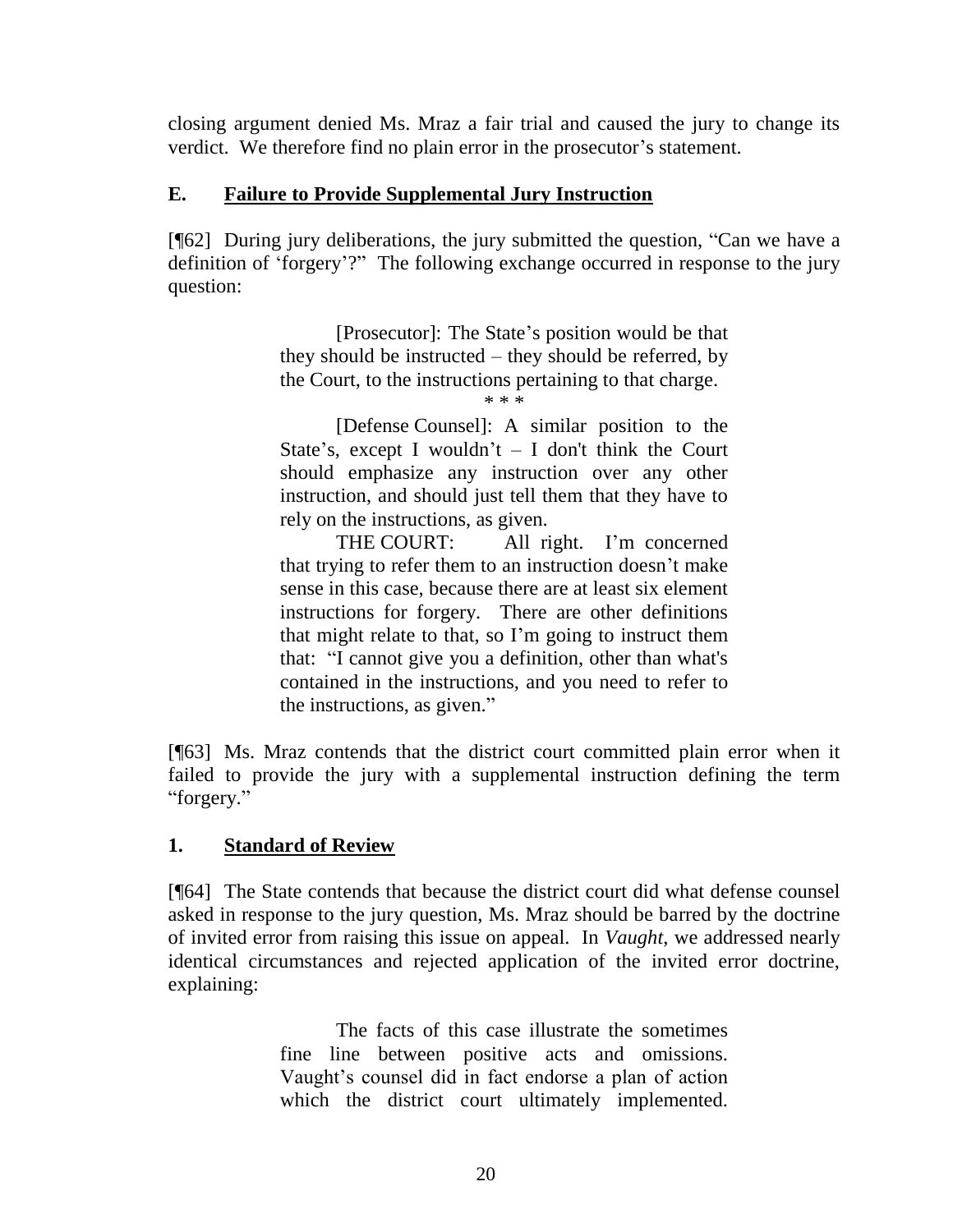However, that endorsement took the form of a simple agreement with the prosecutor's view. It was not an act of such independent intent that we can view it as a complete waiver of the error now alleged on appeal. Consequently, we will apply the plain error standard to that allegation.

*Vaught*, ¶ 35, 366 P.3d at 520.

[¶65] For the same reasons, we will not apply the invited error doctrine to find a waiver here. We will instead review the district court's response to the jury question using a plain error analysis, which again requires that Ms. Mraz establish: 1) the record is clear about the incident alleged as error; 2) violation of a clear and unequivocal rule of law; and 3) that she was denied a substantial right resulting in material prejudice. *Butler*, ¶ 16, 358 P.3d at 1264.

### **2. Analysis**

[¶66] As to the first element of the plain error analysis, the record contains the jury request for a supplemental instruction and the district court's response and is thus clear as to the incident alleged as error. We turn then to the question of whether the district court's refusal to provide the jury with a supplemental instruction defining the term "forgery" violated a clear and unequivocal rule of law.

[¶67] We have said as follows concerning our review of a district court's instructions to a jury:

> When we review claims of error involving jury instructions, the district court is afforded significant deference. *Luedtke v. State*[, 2005 WY 98, ¶](http://www.westlaw.com/Link/Document/FullText?findType=Y&serNum=2007169904&pubNum=0004645&originatingDoc=Id9b12c5596f811e4b4bafa136b480ad2&refType=RP&fi=co_pp_sp_4645_1232&originationContext=document&vr=3.0&rs=cblt1.0&transitionType=DocumentItem&contextData=(sc.UserEnteredCitation)#co_pp_sp_4645_1232) 28, 117 [P.3d 1227, 1232 \(Wyo.2005\).](http://www.westlaw.com/Link/Document/FullText?findType=Y&serNum=2007169904&pubNum=0004645&originatingDoc=Id9b12c5596f811e4b4bafa136b480ad2&refType=RP&fi=co_pp_sp_4645_1232&originationContext=document&vr=3.0&rs=cblt1.0&transitionType=DocumentItem&contextData=(sc.UserEnteredCitation)#co_pp_sp_4645_1232) A district court is "given wide latitude in instructing the jury and, as long as the instructions correctly state the law and the entire charge covers the relevant issue, reversible error will not be found." *Id*. (citations omitted); *see also [Hawes](http://www.westlaw.com/Link/Document/FullText?findType=Y&serNum=2034605720&pubNum=0004645&originatingDoc=Id9b12c5596f811e4b4bafa136b480ad2&refType=RP&fi=co_pp_sp_4645_1078&originationContext=document&vr=3.0&rs=cblt1.0&transitionType=DocumentItem&contextData=(sc.UserEnteredCitation)#co_pp_sp_4645_1078)  v. State*[, 2014 WY 127, ¶](http://www.westlaw.com/Link/Document/FullText?findType=Y&serNum=2034605720&pubNum=0004645&originatingDoc=Id9b12c5596f811e4b4bafa136b480ad2&refType=RP&fi=co_pp_sp_4645_1078&originationContext=document&vr=3.0&rs=cblt1.0&transitionType=DocumentItem&contextData=(sc.UserEnteredCitation)#co_pp_sp_4645_1078) 15, 335 P.3d 1073, 1078 [\(Wyo.2014\).](http://www.westlaw.com/Link/Document/FullText?findType=Y&serNum=2034605720&pubNum=0004645&originatingDoc=Id9b12c5596f811e4b4bafa136b480ad2&refType=RP&fi=co_pp_sp_4645_1078&originationContext=document&vr=3.0&rs=cblt1.0&transitionType=DocumentItem&contextData=(sc.UserEnteredCitation)#co_pp_sp_4645_1078) Its ruling on an instruction must be prejudicial to constitute reversible error. *[Heywood v.](http://www.westlaw.com/Link/Document/FullText?findType=Y&serNum=2013208970&pubNum=0004645&originatingDoc=Id9b12c5596f811e4b4bafa136b480ad2&refType=RP&fi=co_pp_sp_4645_1234&originationContext=document&vr=3.0&rs=cblt1.0&transitionType=DocumentItem&contextData=(sc.UserEnteredCitation)#co_pp_sp_4645_1234)  State*, 2007 WY 149, ¶ [26, 170 P.3d 1227, 1234](http://www.westlaw.com/Link/Document/FullText?findType=Y&serNum=2013208970&pubNum=0004645&originatingDoc=Id9b12c5596f811e4b4bafa136b480ad2&refType=RP&fi=co_pp_sp_4645_1234&originationContext=document&vr=3.0&rs=cblt1.0&transitionType=DocumentItem&contextData=(sc.UserEnteredCitation)#co_pp_sp_4645_1234)  [\(Wyo.2007\)](http://www.westlaw.com/Link/Document/FullText?findType=Y&serNum=2013208970&pubNum=0004645&originatingDoc=Id9b12c5596f811e4b4bafa136b480ad2&refType=RP&fi=co_pp_sp_4645_1234&originationContext=document&vr=3.0&rs=cblt1.0&transitionType=DocumentItem&contextData=(sc.UserEnteredCitation)#co_pp_sp_4645_1234) (citation omitted), *abrogated on other grounds by Granzer v. State*[, 2008 WY 118, 193 P.3d](http://www.westlaw.com/Link/Document/FullText?findType=Y&serNum=2017221814&pubNum=0004645&originatingDoc=Id9b12c5596f811e4b4bafa136b480ad2&refType=RP&originationContext=document&vr=3.0&rs=cblt1.0&transitionType=DocumentItem&contextData=(sc.UserEnteredCitation))  [266 \(Wyo.2008\).](http://www.westlaw.com/Link/Document/FullText?findType=Y&serNum=2017221814&pubNum=0004645&originatingDoc=Id9b12c5596f811e4b4bafa136b480ad2&refType=RP&originationContext=document&vr=3.0&rs=cblt1.0&transitionType=DocumentItem&contextData=(sc.UserEnteredCitation)) Because the purpose of jury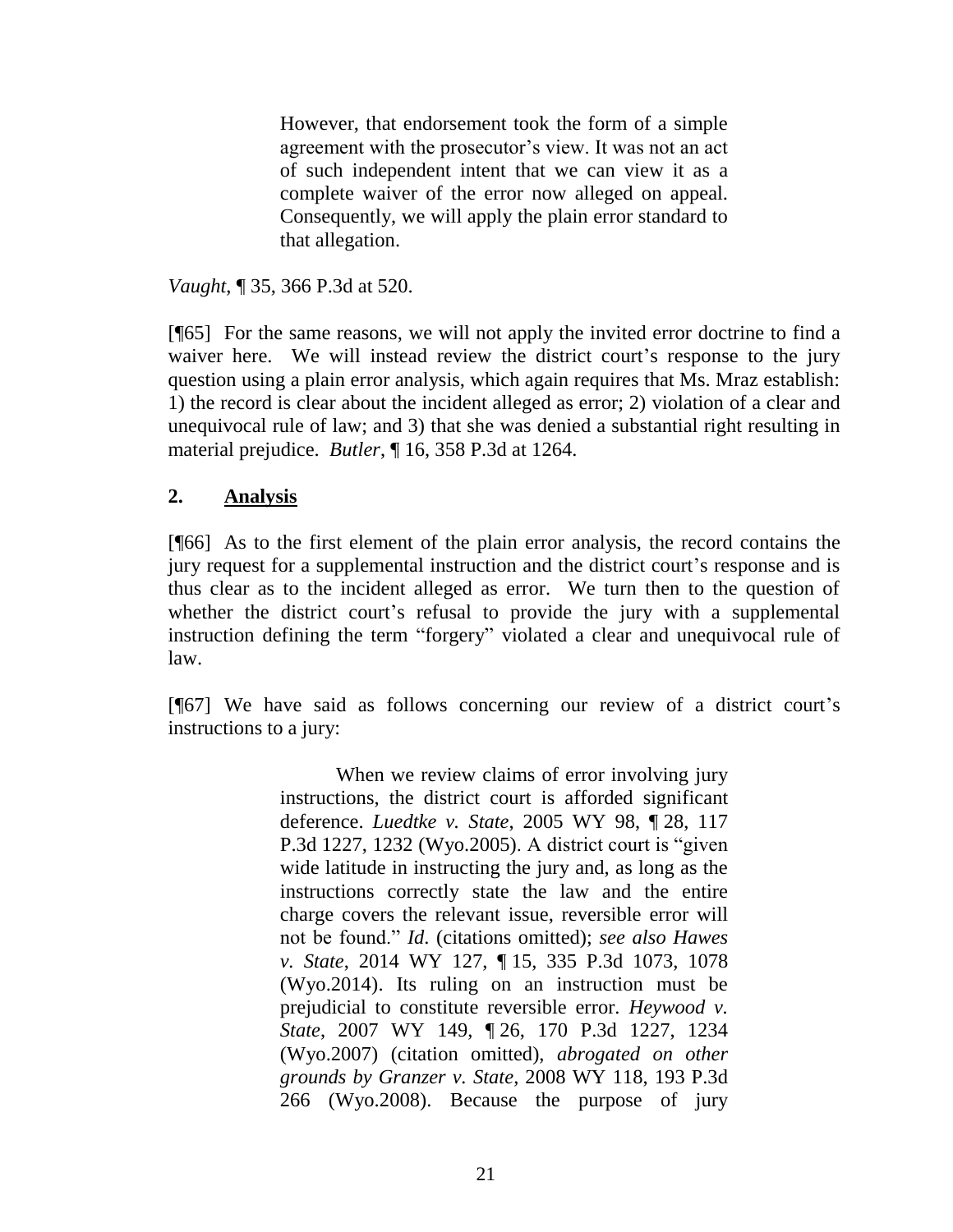instructions is to provide guidance on the applicable law, prejudice will result when the instructions confuse or mislead the jury. *Id*.

*Brown v. State*, 2015 WY 4, ¶ 40, 340 P.3d 1020, 1031 (Wyo. 2015).

[¶68] We have further held that "if the original instructions are insufficient or if the jury expresses confusion or lack of understanding of a significant element of the applicable law, it is a court's duty to provide additional instructions." *Brown*, ¶ 43, 340 P.3d at 1031 (citing *Heywood v. State*[, 2007 WY 149, ¶](http://www.westlaw.com/Link/Document/FullText?findType=Y&serNum=2013208970&pubNum=0004645&originatingDoc=Id9b12c5596f811e4b4bafa136b480ad2&refType=RP&fi=co_pp_sp_4645_1234&originationContext=document&vr=3.0&rs=cblt1.0&transitionType=DocumentItem&contextData=(sc.UserEnteredCitation)#co_pp_sp_4645_1234) 28, 170 P.3d [1227, 1235](http://www.westlaw.com/Link/Document/FullText?findType=Y&serNum=2013208970&pubNum=0004645&originatingDoc=Id9b12c5596f811e4b4bafa136b480ad2&refType=RP&fi=co_pp_sp_4645_1234&originationContext=document&vr=3.0&rs=cblt1.0&transitionType=DocumentItem&contextData=(sc.UserEnteredCitation)#co_pp_sp_4645_1234) (Wyo. 2007)). A supplemental instruction is not proper if it misstates the law. *Marfil v. State*, 2016 WY 12, ¶ 29, 366 P.3d 969, 977 (Wyo. 2016).

[¶69] Ms. Mraz was charged with forgery in violation of Wyo. Stat. Ann. § 6-3- 602, which provides, in relevant part:

> (a) A person is guilty of forgery if, with intent to defraud, he:

> (i) Alters any writing of another without authority;

> (ii) Makes, completes, executes, authenticates, issues or transfers any writing so that it purports to be the act of another who did not authorize that act, or to have been executed at a time or place or in a numbered sequence other than was in fact the case, or to be a copy of an original when no such original existed; or

> (iii) Utters any writing which he knows to be forged in a manner specified in paragraphs (i) or (ii) of this subsection.

Wyo. Stat. Ann. § 6-3-602 (LexisNexis 2015).

[¶70] The jury was provided with separate instructions for each forgery count charged, which instructions were identical to each other with the exception of the date and named victim. As an example, Instruction No. 11 read:

> The elements of the crime of Forgery, as charged in Count I in this case, are:

- 1. On or about the 9th day of January, 2014;
- 2. In Sheridan County, Wyoming;
- 3. The Defendant, Miranda Rose Mraz;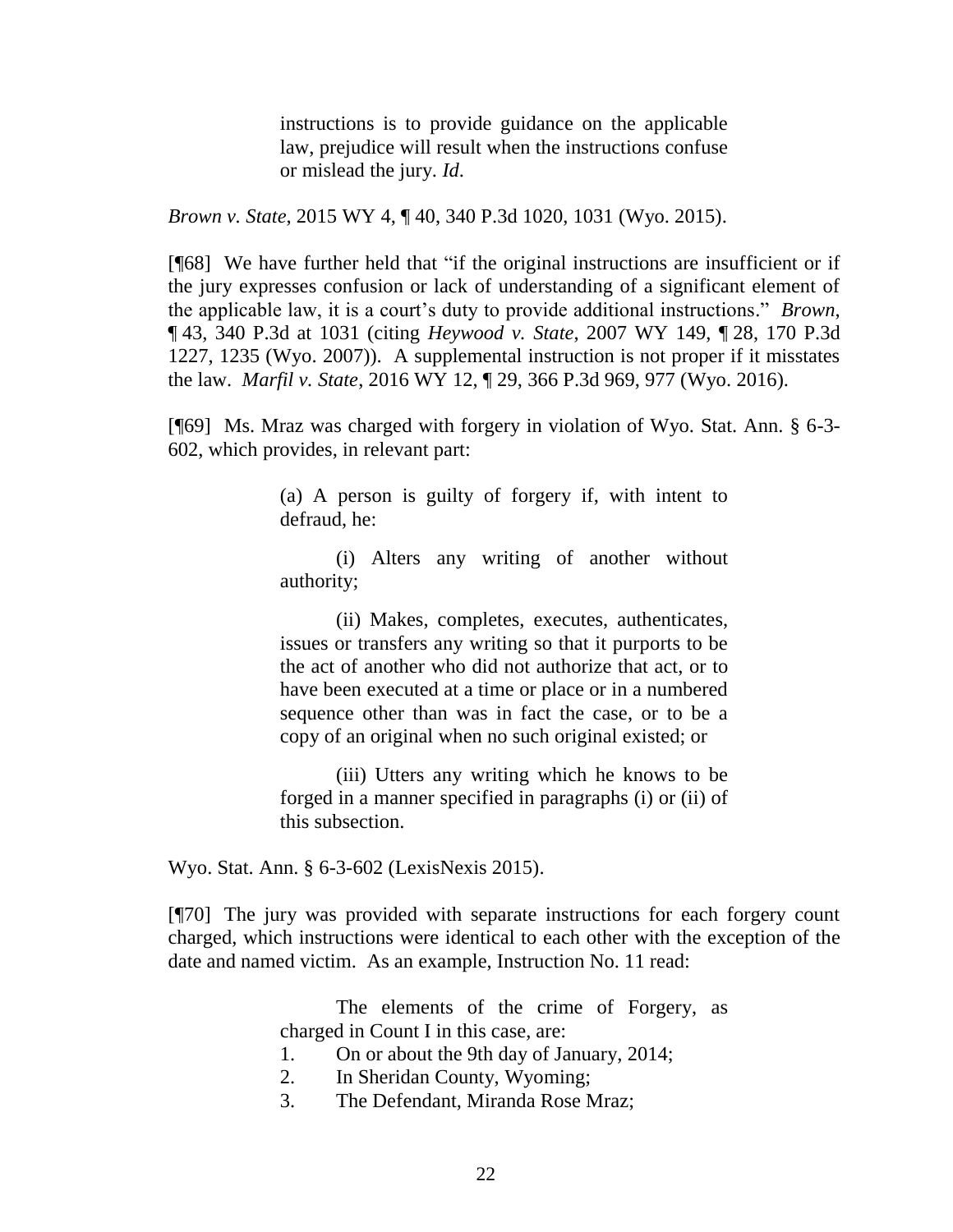4. With intent to defraud;

5. Altered any writing of another, namely Colin Peldo;

6. Without authority.

If you find from your consideration of all the evidence that each of these elements has been proved beyond a reasonable doubt, then you should find the defendant guilty.

If, on the other hand, you find from your consideration of all the evidence that any of these elements has not been proved beyond a reasonable doubt, then you should find the defendant not guilty.

[¶71] The Wyoming act governing criminal offenses states, "No conduct constitutes a crime unless it is described as a crime in this act or in another statute of this state." Wyo. Stat. Ann. § 6-1-102(a) (LexisNexis 2015). We have interpreted this to mean:

> The words of the statute emphasized above—"as a crime"—make it clear that conduct may not be charged as a crime unless it is made a crime by statute. Furthermore,

[I]t is well settled that criminal statutes are to be strictly construed, which means that they are not to be enlarged by implication or extended by inference or construction \* \* \*. This rule, said to be based upon a conception of manifest justice and the plain principle that the power of punishment is vested primarily in the Legislature, requires a sufficient degree of certainty in a criminal statute, that will place it outside the necessity of judicial determination, through mere implication or construction, of who or what acts are punishable under it....

*State v. Stern*[, 526 P.2d 344, 350 \(Wyo.1974\),](http://www.westlaw.com/Link/Document/FullText?findType=Y&serNum=1974125556&pubNum=0000661&originatingDoc=I0a14cb53c2e011dcb6a3a099756c05b7&refType=RP&fi=co_pp_sp_661_350&originationContext=document&vr=3.0&rs=cblt1.0&transitionType=DocumentItem&contextData=(sc.UserEnteredCitation)#co_pp_sp_661_350) quoting *State v. A.H. Read Co.*[, 33 Wyo. 387, 240 P. 208, 212–](http://www.westlaw.com/Link/Document/FullText?findType=Y&serNum=1925102283&pubNum=0000660&originatingDoc=I0a14cb53c2e011dcb6a3a099756c05b7&refType=RP&fi=co_pp_sp_660_212&originationContext=document&vr=3.0&rs=cblt1.0&transitionType=DocumentItem&contextData=(sc.UserEnteredCitation)#co_pp_sp_660_212) [13 \(1925\).](http://www.westlaw.com/Link/Document/FullText?findType=Y&serNum=1925102283&pubNum=0000660&originatingDoc=I0a14cb53c2e011dcb6a3a099756c05b7&refType=RP&fi=co_pp_sp_660_212&originationContext=document&vr=3.0&rs=cblt1.0&transitionType=DocumentItem&contextData=(sc.UserEnteredCitation)#co_pp_sp_660_212)

*Yellowbear v. State*, 2008 WY 4, ¶ 56, 174 P.3d 1270, 1292 (Wyo. 2008).